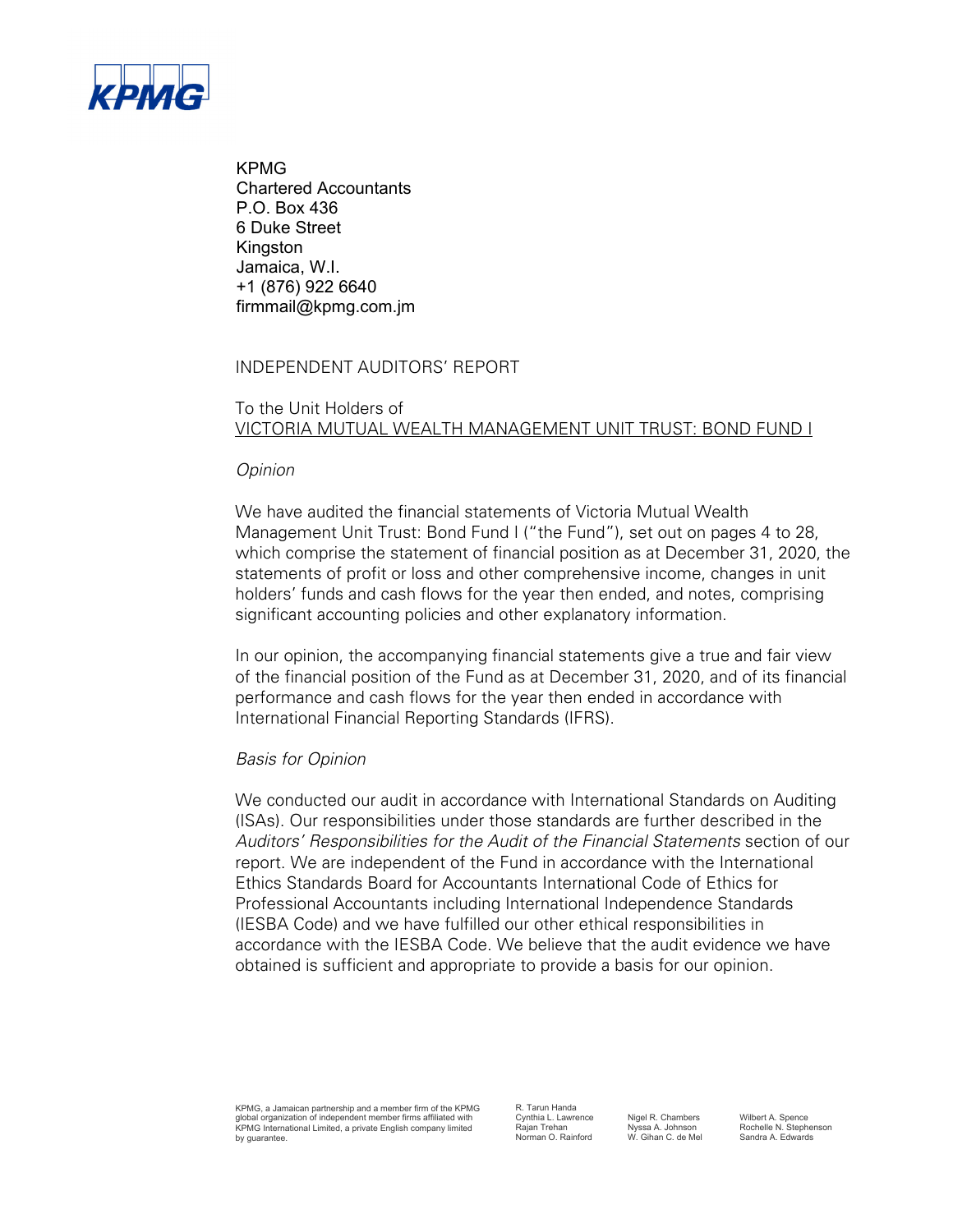

Page 2

## INDEPENDENT AUDITORS' REPORT (CONTINUED)

## To the Unit Holders of VICTORIA MUTUAL WEALTH MANAGEMENT UNIT TRUST: BOND FUND I

## *Responsibilities of Management and Those Charged with Governance for the Financial Statements*

Management is responsible for the preparation of financial statements that give a true and fair view in accordance with IFRS and for such internal control as management determines is necessary to enable the preparation of financial statements that are free from material misstatement, whether due to fraud or error.

In preparing the financial statements, management is responsible for assessing the Fund's ability to continue as a going concern, disclosing, as applicable, matters related to going concern and using the going concern basis of accounting unless management either intends to liquidate the Fund or to cease operations, or has no realistic alternative but to do so.

Those charged with governance are responsible for overseeing the Fund's financial reporting process.

## *Auditors' Responsibilities for the Audit of the Financial Statements*

Our objectives are to obtain reasonable assurance about whether the financial statements as a whole are free from material misstatement, whether due to fraud or error, and to issue an auditors' report that includes our opinion. Reasonable assurance is a high level of assurance, but is not a guarantee that an audit conducted in accordance with ISAs will always detect a material misstatement when it exists. Misstatements can arise from fraud or error and are considered material if, individually or in the aggregate, they could reasonably be expected to influence the economic decisions of users taken on the basis of these financial statements.

As part of an audit in accordance with ISAs, we exercise professional judgment and maintain professional skepticism throughout the audit. We also:

• Identify and assess the risks of material misstatement of the financial statements, whether due to fraud or error, design and perform audit procedures responsive to those risks, and obtain audit evidence that is sufficient and appropriate to provide a basis for our opinion. The risk of not detecting a material misstatement resulting from fraud is higher than for one resulting from error, as fraud may involve collusion, forgery, intentional omissions, misrepresentations, or the override of internal control.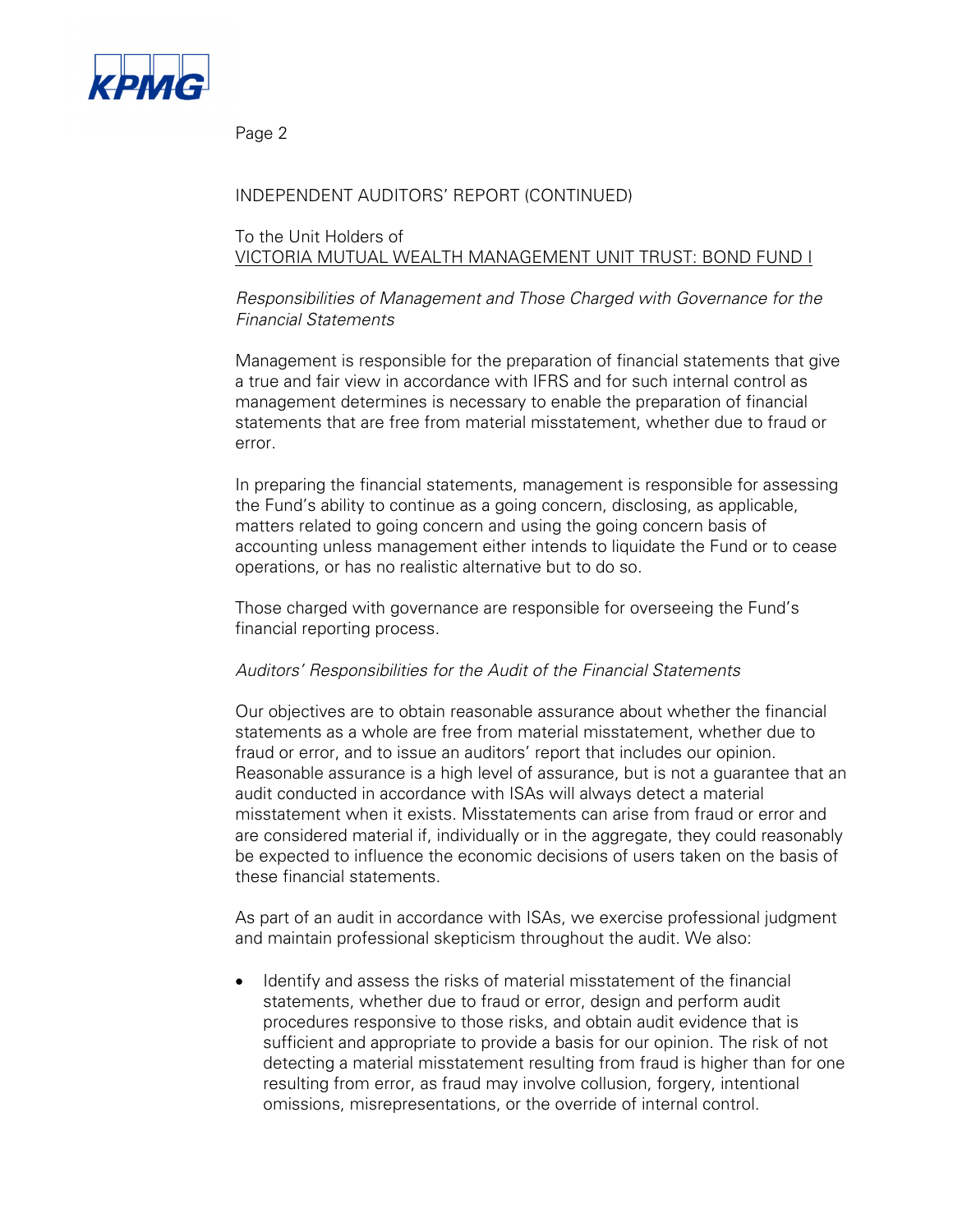

Page 3

## INDEPENDENT AUDITORS' REPORT (CONTINUED)

To the Unit Holders of VICTORIA MUTUAL WEALTH MANAGEMENT UNIT TRUST: BOND FUND I

## *Auditors' Responsibilities for the Audit of the Financial Statements (Continued)*

As part of an audit in accordance with ISAs, we exercise professional judgment and maintain professional skepticism throughout the audit. We also (continued):

- Obtain an understanding of internal control relevant to the audit in order to design audit procedures that are appropriate in the circumstances, but not for the purpose of expressing an opinion on the effectiveness of the Fund's internal control.
- Evaluate the appropriateness of accounting policies used and the reasonableness of accounting estimates and related disclosures made by management.
- Conclude on the appropriateness of management's use of the going concern basis of accounting and, based on the audit evidence obtained, whether a material uncertainty exists related to events or conditions that may cast significant doubt on the Fund's ability to continue as a going concern. If we conclude that a material uncertainty exists, we are required to draw attention in our auditors' report to the related disclosures in the financial statements or, if such disclosures are inadequate, to modify our opinion. Our conclusions are based on the audit evidence obtained up to the date of our auditors' report. However, future events or conditions may cause the Fund to cease to continue as a going concern.
- Evaluate the overall presentation, structure and content of the financial statements, including the disclosures, and whether the financial statements represent the underlying transactions and events in a manner that achieves fair presentation.

We communicate with those charged with governance regarding, among other matters, the planned scope and timing of the audit and significant audit findings, including any significant deficiencies in internal control that we identify during our audit.

Chartered Accountants Kingston, Jamaica

September 7, 2021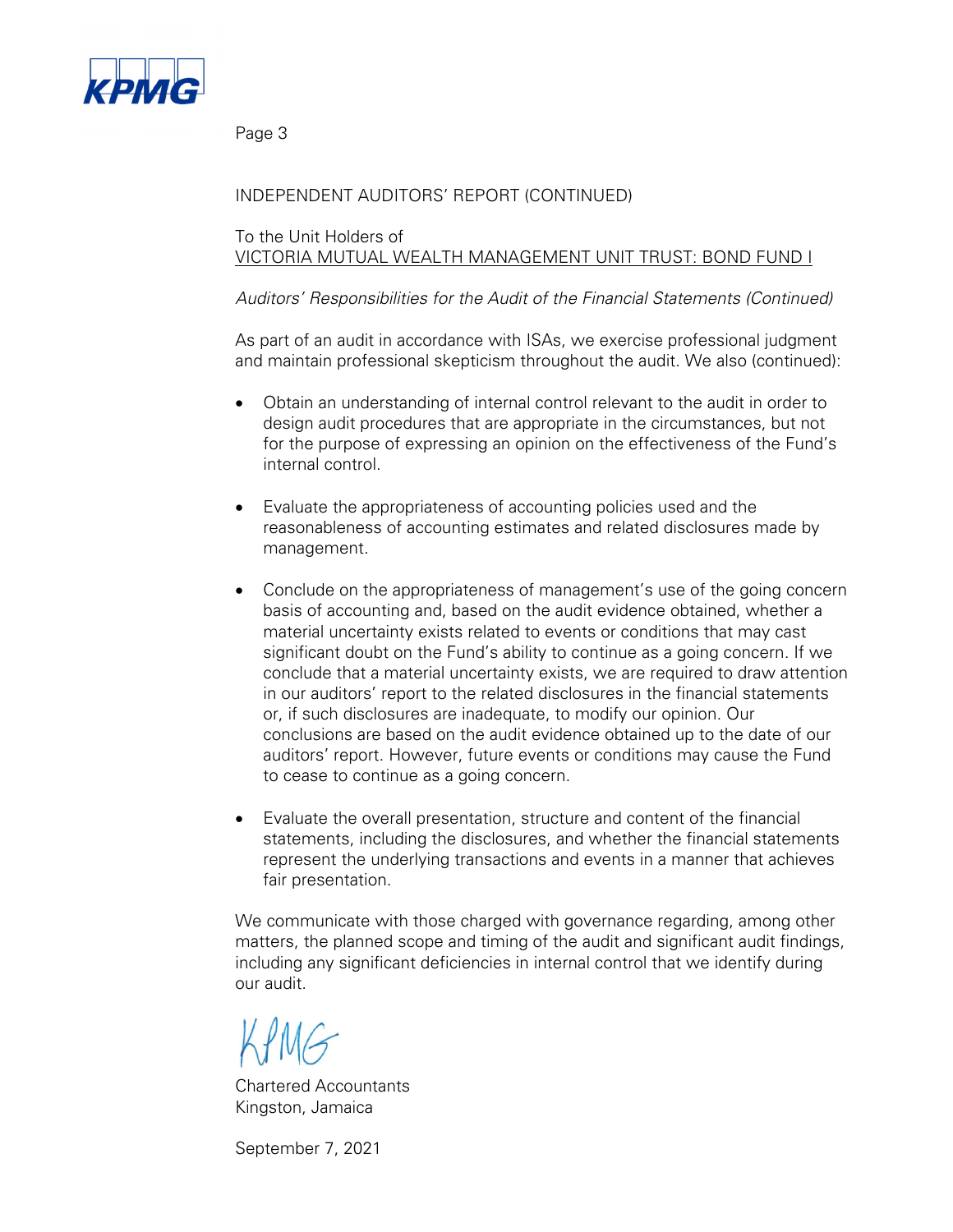### Statement of Financial Position As at December 31, 2020

*(Expressed in United States dollars unless otherwise indicated)* 

|                                                  | <b>Notes</b>   | 2020<br>\$'000 | 2019<br>\$'000 |
|--------------------------------------------------|----------------|----------------|----------------|
| <b>ASSETS</b>                                    |                |                |                |
| Cash and cash equivalents                        |                | 682            | 110            |
| Resale agreements                                | $\overline{4}$ | 4,171          | 3,188          |
| Investment securities                            | 5              | 7,944          | 7,724          |
| Accounts receivable                              |                | 154            |                |
| Interest receivable                              |                | 158            | 65             |
| Total assets                                     |                | 13,109         | 11,087         |
| <b>LIABILITIES</b>                               |                |                |                |
| Due to Victoria Mutual Wealth Management Limited | 6              | 99             | 28             |
| Accounts payable                                 | $\overline{7}$ | 62             | 49             |
| <b>Total liabilities</b>                         |                | 161            | 77             |
| NET ASSETS ATTRIBUTABLE TO UNIT HOLDERS          |                | 12,948         | 11,010         |
| Represented by:                                  |                |                |                |
| UNIT HOLDERS' FUNDS                              |                | 12,948         | 11,010         |
| Number of units in issue                         |                |                |                |
| at December 31 (rounded in thousands)            | 8              | <u>11,728</u>  | 10,338         |
| Value per unit $(\$)$                            |                | 1.1040         | 1.0650         |

The financial statements on pages 4 to 28 were approved for issue on September 3, 2021 by the Board of Directors of Victoria Mutual Wealth Management Limited, the Fund Manager, and signed on its behalf by:

 $\sqrt{2}$  Director

Courtney Campbell

Director

Rezworth Burchenson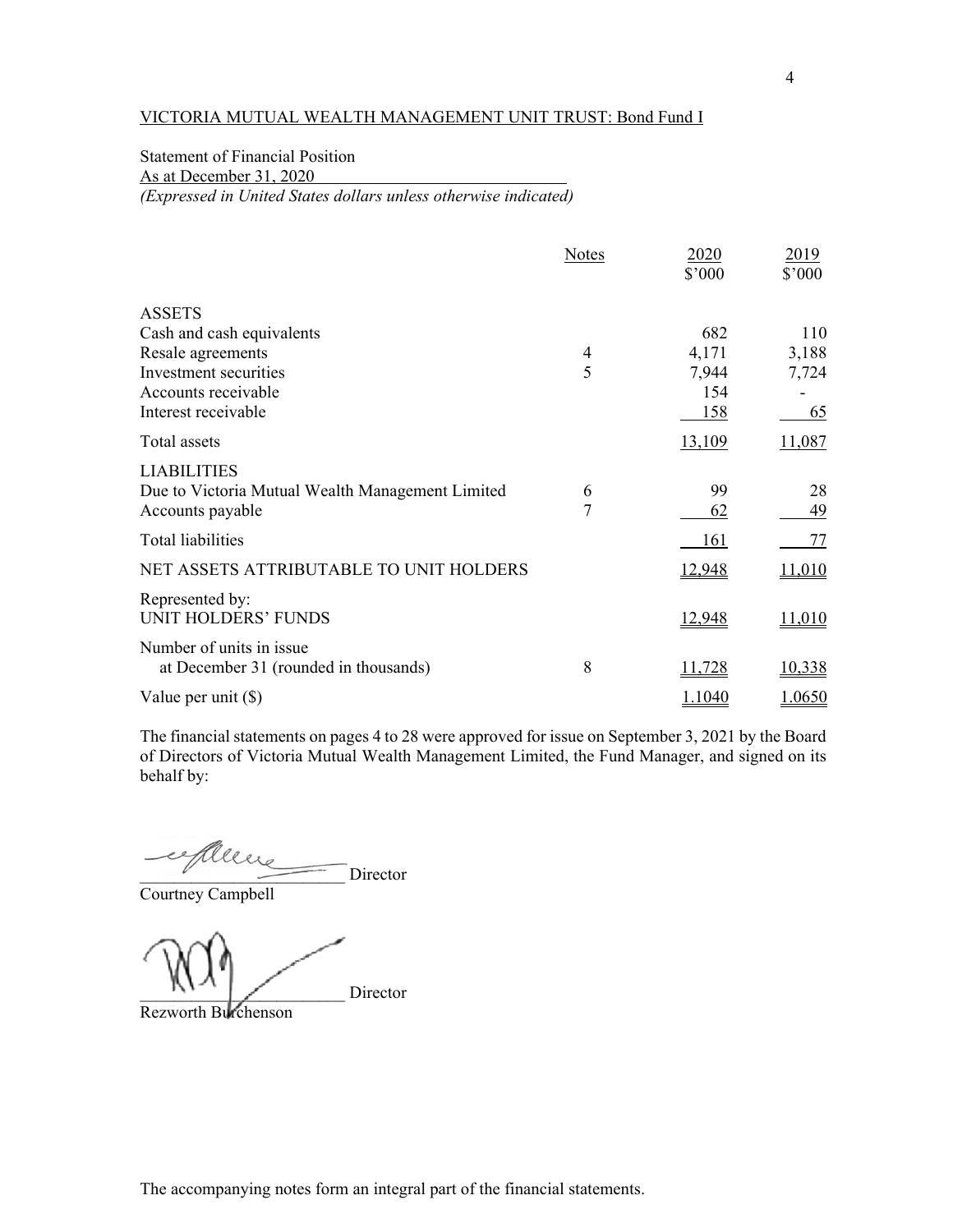# Statement of Profit or Loss and Other Comprehensive Income Year ended December 31, 2020

*(Expressed in United States dollars unless otherwise indicated)* 

|                                                                | 2020<br>\$'000 | <u>2019</u><br>\$'000 |
|----------------------------------------------------------------|----------------|-----------------------|
| Income:                                                        |                |                       |
| Interest income calculated using the effective interest method | 645            | 515                   |
| Realised gain/(loss) on sale of investment securities          |                | 7)                    |
| Other income                                                   | $\frac{45}{ }$ |                       |
|                                                                | 691            | 515                   |
| Net change in fair value of investment securities              | (13)           | <u>21</u>             |
|                                                                | 678            | 536                   |
| Administration expenses:                                       |                |                       |
| Auditors' remuneration                                         | 10             | 18                    |
| Irrecoverable General Consumption Tax                          | 33             | 28                    |
| Management fees                                                | 121            | 104                   |
| Trustee fees                                                   | 54             | 43                    |
| Registrar fees                                                 | 29             |                       |
| Other expenses                                                 |                | 4                     |
|                                                                | 247            | 197                   |
| Profit for the year, being increase in net assets              |                |                       |
| attributable to Unit Holders                                   | <u>431</u>     | <u>339</u>            |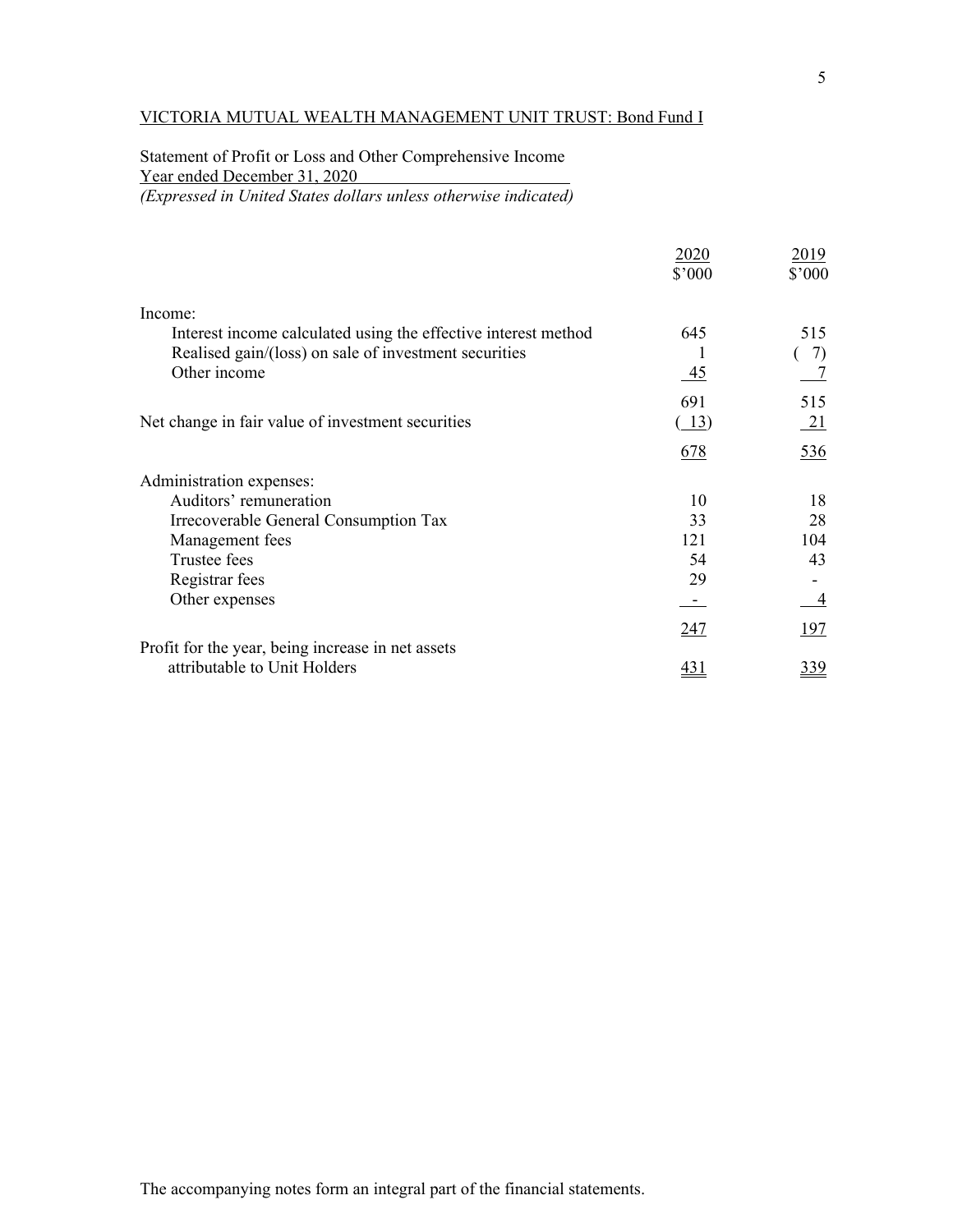Statement of Changes in Unit Holders' Funds Year ended December 31, 2020 *(Expressed in United States dollars unless otherwise indicated)* 

|                                                                                                                                                      | <b>Notes</b> | 2020<br>\$'000  | 2019<br>\$'000  |
|------------------------------------------------------------------------------------------------------------------------------------------------------|--------------|-----------------|-----------------|
| Unit Holders' Funds at the beginning of the year                                                                                                     |              | 11,010          | 10,054          |
| Contributions and redemptions by holders of redeemable<br>units:<br>Issue of redeemable units during the year<br>Redemption of units during the year | 8<br>8       | 3,240<br>1,733) | 2,393<br>1,776) |
| Profit for the year, being increase in net assets<br>attributable to Unit Holders                                                                    |              | 1,507<br>431    | 617<br>339      |
| Unit Holders' Funds at the end of the year                                                                                                           |              |                 |                 |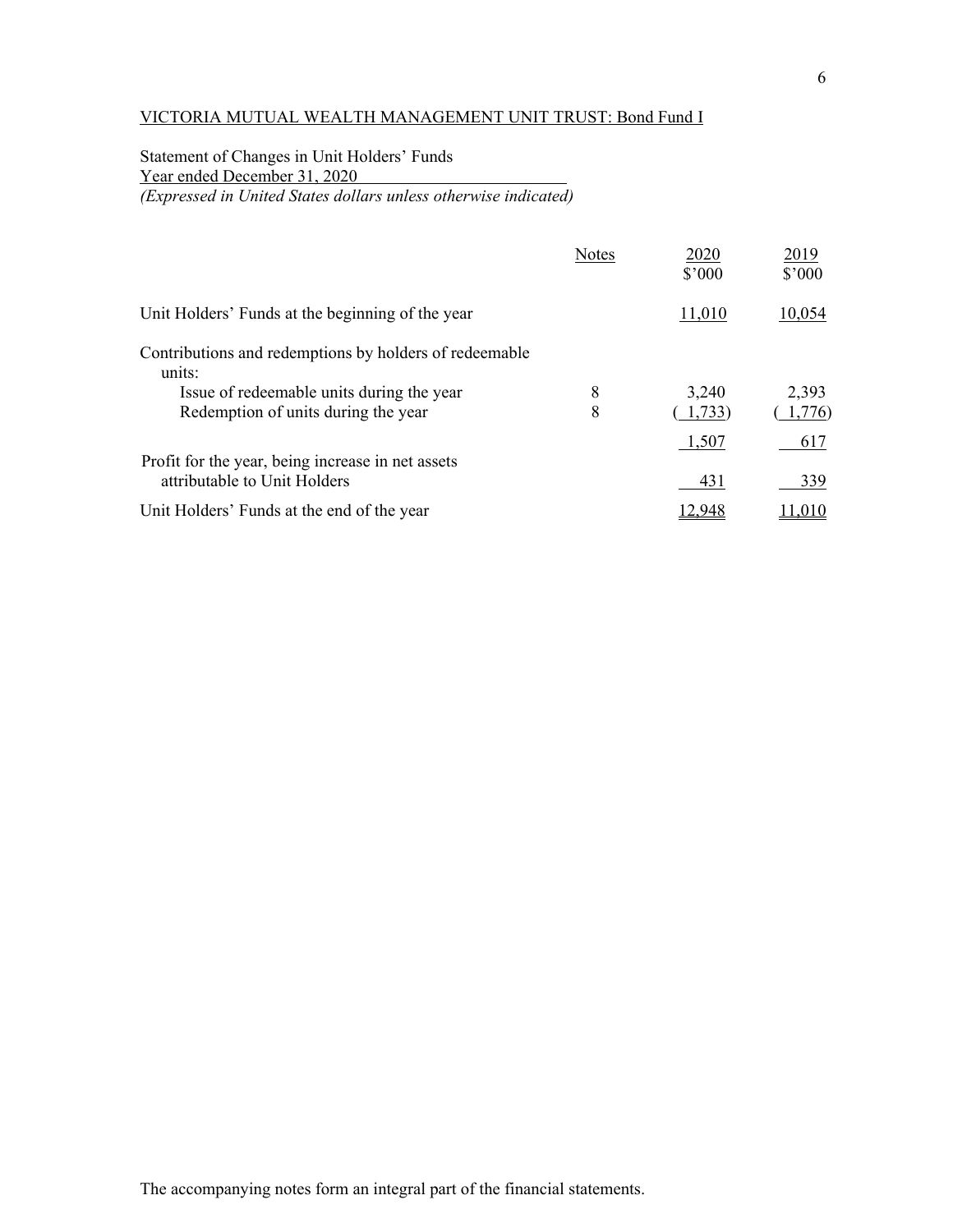## Statement of Cash Flows

Year ended December 31, 2020

 *(Expressed in United States dollars unless otherwise indicated)* 

|                                                       | <b>Notes</b> | 2020<br>\$'000 | 2019<br>\$'000 |
|-------------------------------------------------------|--------------|----------------|----------------|
| Cash flows from operating activities                  |              |                |                |
| Profit for the year                                   |              | 431            | 339            |
| Adjustments for:                                      |              |                |                |
| Interest income                                       |              | 645)           | 515)           |
| Realised (gain)/loss on sale of investment securities |              | 1)             |                |
| Change in fair value of investment securities         |              | 13             | 21)            |
|                                                       |              | (202)          | 190)           |
| Changes in operating assets and liabilities           |              |                |                |
| Due to Victoria Mutual Wealth Management Limited      |              | 71             | 25)            |
| Accounts payable                                      |              | 13             | 65)            |
| Resale agreements                                     |              | 983)           | 313            |
| Investment securities                                 |              | 232)           | (1,661)        |
| Accounts receivable                                   |              | 154)           | 400            |
|                                                       |              | (1, 487)       | (1,228)        |
| Interest received                                     |              | <u>552</u>     | 600            |
| Net cash used by operating activities                 |              | (935)          | 628)           |
| Cash flows from financing activities                  |              |                |                |
| Proceeds from issue of new units                      | 8            | 3,240          | 2,393          |
| Payments for units encashed                           | 8            | (1, 733)       | (1,776)        |
| Net cash provided by financing activities             |              | 1,507          | 617            |
| Net increase/(decrease) in cash and cash equivalents  |              | 572            | 11)            |
| Cash and cash equivalents at beginning of year        |              | 110            | 121            |
| Cash and cash equivalents at end of year              |              | 682            | 110            |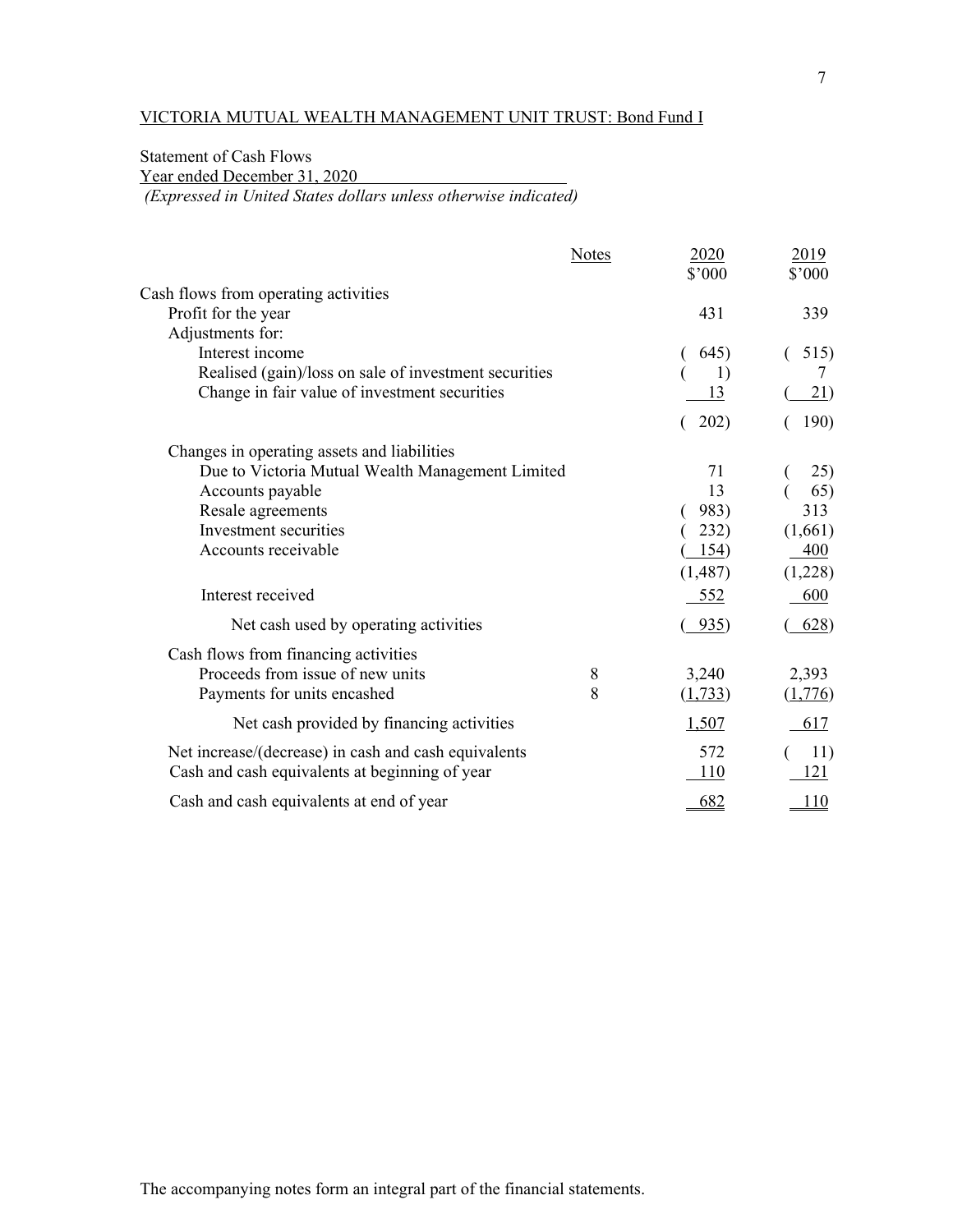Notes to the Financial Statements Year ended December 31, 2020 *(Expressed in United States dollars unless otherwise indicated)* 

## 1. The Fund

 Bond Fund I ("the Fund") is a portfolio in the Victoria Mutual Wealth Management Unit Trust ("the Trust"), which was established by Trust Deed dated December 11, 2013 and registered in Jamaica on September 24, 2015 as a Unit Trust Scheme under the Unit Trust Act. The Trust is an open-ended fund comprising a diversified portfolio of investments. The Fund is managed by Victoria Mutual Wealth Management Limited, ("the Fund Manager"), and the Trustee is JCSD Trustee Services Limited. Both companies are incorporated and domiciled in Jamaica. The registered office of the Fund is located at 75 Half Way Tree Road, Kingston, Jamaica, W.I.

The Fund Manager is a wholly-owned subsidiary of Victoria Mutual Investments Limited ("parent company"). The Fund Manager is licenced by the Financial Services Commission ("FSC") as a Securities Dealer and is also a Member of the Jamaica Stock Exchange (JSE). The ultimate parent is The Victoria Mutual Building Society.

 The Fund's objective is to provide investors with capital appreciation over the short term by investing primarily in bonds issued by corporate entities across Caricom, USA, Canada and Europe that are denominated in United States dollars. The Fund is promoted as VM Wealth Global Income Portfolio in the Offering Circular as of July 1, 2019, with the approval of the Financial Services Commission.

The income of the Fund is exempt from income tax under Section  $12(t)$  of the Income Tax Act.

#### 2. Statement of compliance and basis of preparation

(a) Statement of compliance:

These financial statements have been prepared in conformity with International Financial Reporting Standards (IFRS) as issued by the International Accounting Standards Board.

## **New and amended standards and interpretations that became effective during the year**

 Certain new and amended standards came into effect during the current financial year. The Fund has adopted those which are relevant to its operations, but their adoption did not result in any changes to amounts recognised or disclosed in these financial statements.

#### **New and amended standards and interpretations issued but are not yet effective**

 At the date of authorisation of these financial statements, certain new and amended standards and interpretations were in issue but were not yet effective and had not been early-adopted by the Fund. The Fund has assessed their relevance with respect to its operations and has determined that the following may have an effect on its financial statements:

 Amendments to IAS 1 *Presentation of Financial Statements*, will apply retrospectively for annual reporting periods beginning on or after 1 January 2023. The amendments promote consistency in application and clarify the requirements on determining if a liability is current or non-current.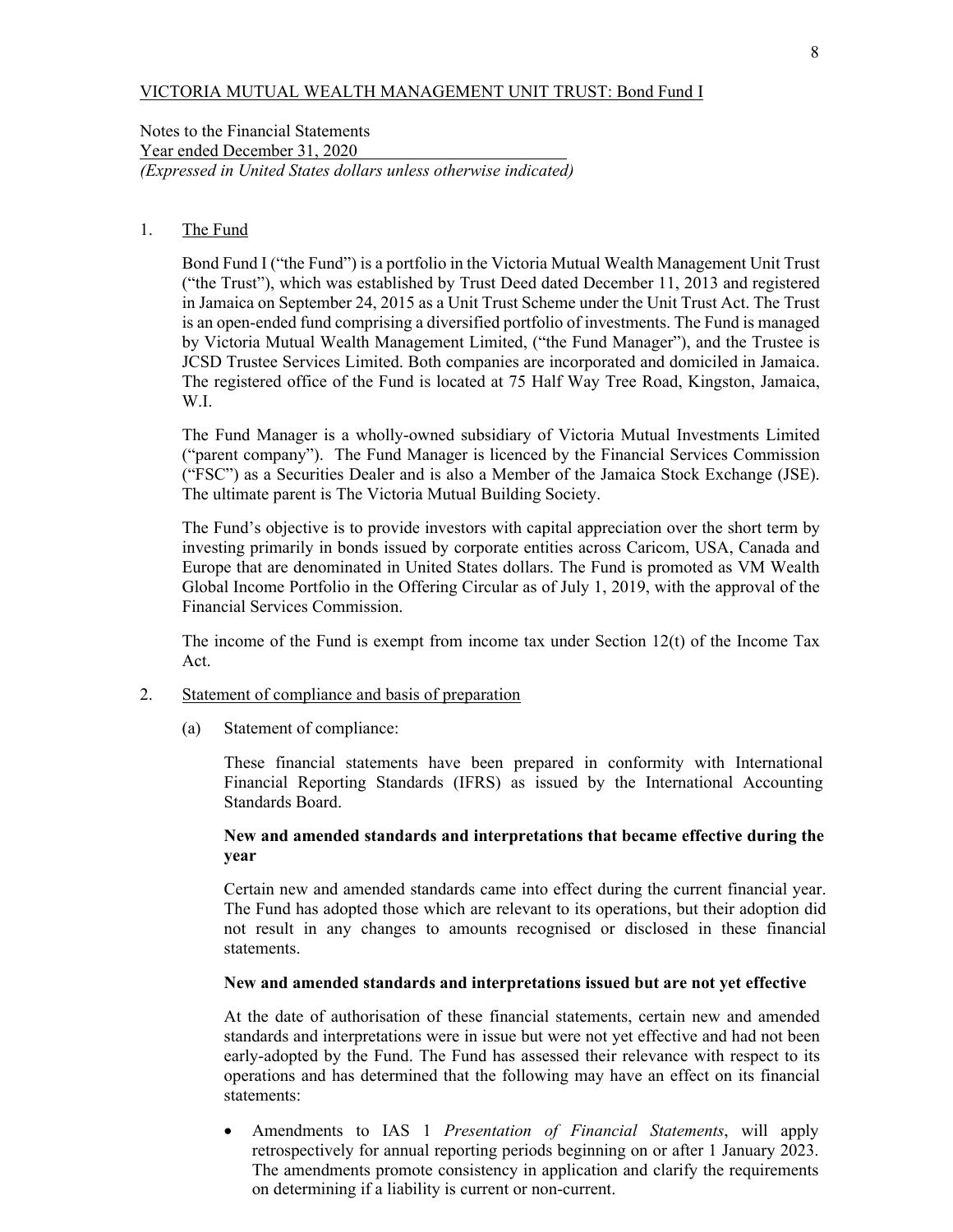Notes to the Financial Statements Year ended December 31, 2020 *(Expressed in United States dollars unless otherwise indicated)* 

- 2. Statement of compliance and basis of preparation (continued)
	- (a) Statement of compliance (continued):

## **New and amended standards and interpretations issued but are not yet effective (continued)**

Amendments to IAS 1 *Presentation of Financial Statements (continued)*

Under existing IAS 1 requirements, entities classify a liability as current when they do not have an unconditional right to defer settlement of the liability for at least twelve months after the end of the reporting period. As part of its amendments, the requirement for a right to be unconditional has been removed and instead, now requires that a right to defer settlement must have substance and exist at the end of the reporting period. An entity classifies a liability as non-current if it has a right to defer settlement for at least twelve months after the reporting period. It has now been clarified that a right to defer exists only if the entity complies with conditions specified in the loan agreement at the end of the reporting period, even if the lender does not test compliance until a later date.

With the amendments, convertible instruments may become current. In light of this, the amendments clarify how an entity classifies a liability that includes a counterparty conversion option, which could be recognised as either equity or a liability separately from the liability component under IAS 32. Generally, if a liability has any conversion options that involve a transfer of the entity's own equity instruments, these would affect its classification as current or non-current. It has now been clarified that an entity can ignore only those conversion options that are recognised as equity when classifying liabilities as current or non-current.

The Fund does not expect the amendment to have a significant impact on its financial statements.

(b) Basis of preparation and functional currency:

The financial statements have been prepared on the historical cost basis, except for financial assets at fair value through profit or loss (FVTPL).

The financial statements are presented in United States dollars, which is the functional currency of the Fund, rounded to the nearest thousand (\$'000), unless otherwise stated.

Management continues to have a reasonable expectation that the Fund has adequate resources to continue in operation for at least the next 12 months and that the going concern basis of accounting remains appropriate. The preparation of the financial statements in conformity with IFRS assumes that the Fund will continue in operational existence for the foreseeable future. This means, in part, that the statements of financial position and profit or loss and other comprehensive income assume no intention or necessity to liquidate or terminate operations. This is commonly referred to as the going concern basis.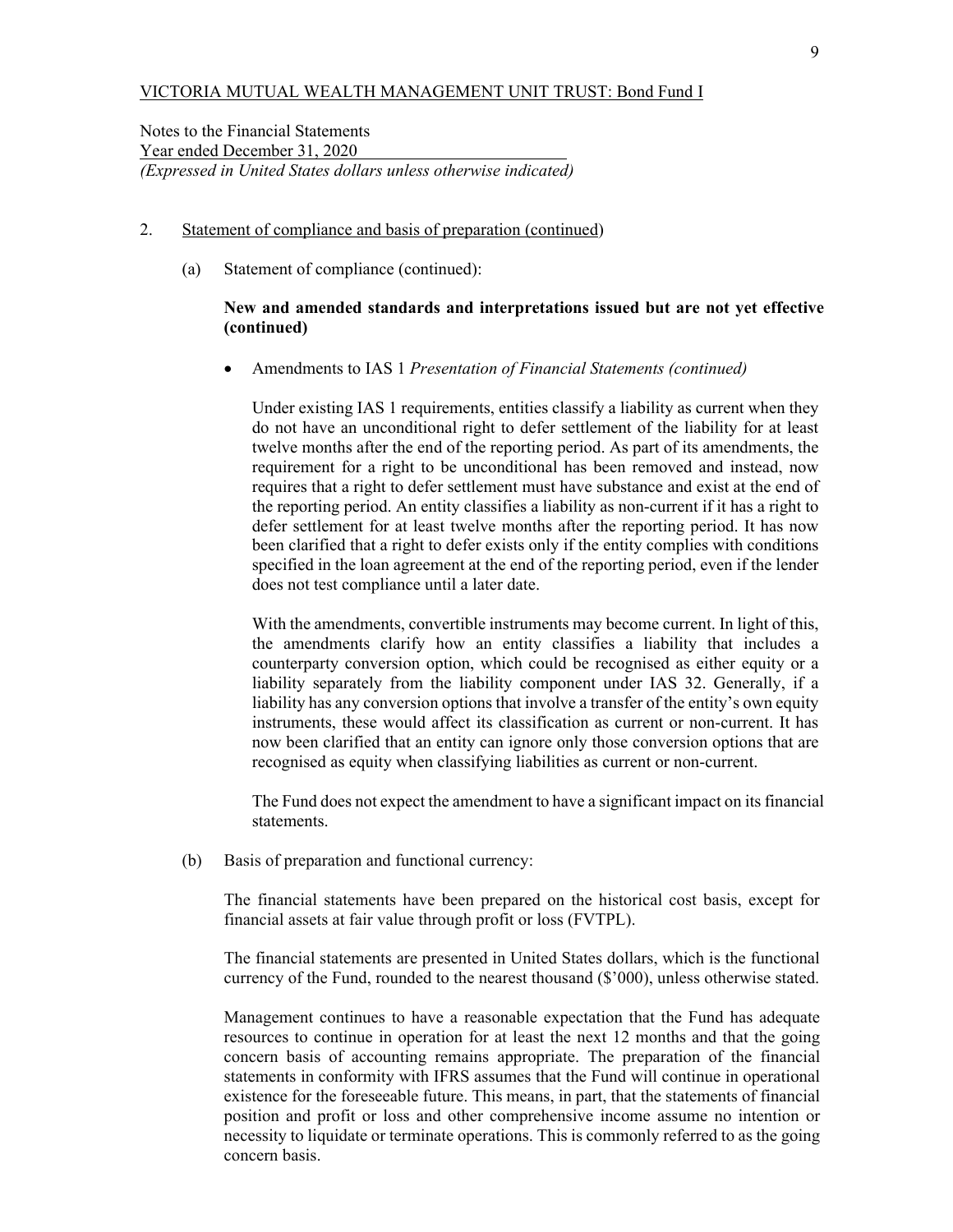Notes to the Financial Statements (Continued) Year ended December 31, 2020 *(Expressed in United States dollars unless otherwise indicated)* 

## 2. Statement of compliance and basis of preparation (continued)

(c) Critical accounting judgments and key sources of estimation uncertainty:

 The preparation of the financial statements to conform to IFRS requires management to make estimates and assumptions that affect the reported amounts of assets, liabilities, contingent assets, contingent liabilities and the income and expenses. Actual amounts could differ from these estimates.

 The estimates and underlying assumptions are reviewed on an ongoing basis. Revisions to accounting estimates are recognised in both current and future periods, as appropriate.

 Judgements that have a significant effect on the financial statements are made by management in the application of IFRS. Estimates with a significant risk of material adjustment in the next financial year are in respect of the fair value of investments, as discussed in note 3(n)(iv).

Estimates that can cause a significant adjustment to the carrying amounts of assets and liabilities in the next financial year and judgements that have a significant effect on the amounts recognised in the financial statements, are in respect of the following:

## *Fair value of financial instruments*

There are no quoted market prices for a significant portion of the Fund's financial assets. Accordingly, fair values of several financial assets are estimated using prices obtained from a yield curve. The yield curve is, in turn, obtained from a pricing source which uses indicative prices submitted to it by licensed financial institutions in Jamaica. There is significant uncertainty inherent in this approach and the fair values determined in this way are classified as Level 2 fair values. Some other fair values are estimated based on quotes published by broker/dealers, and these are also classified as Level 2. The estimates of fair value arrived at from these sources may be significantly different from the price of the instrument in an actual arm's length transaction (see notes 5 and 10).

(d) Foreign currency translation:

Monetary assets and liabilities denominated in a foreign currency at the reporting date are translated using the rates of exchange ruling on that date.

Foreign currency transactions are converted into the functional currency using the exchange rates prevailing at the dates of those transactions. Foreign exchange gains and losses resulting from the settlement of such transactions and from the translation at the year-end exchange rates of monetary assets and liabilities denominated in foreign currencies are recognised in the statement of profit or loss and other comprehensive income.

For the purpose of the statement of cash flows, all foreign currency gains and losses recognised in the statement of profit or loss and other comprehensive income are treated as cash items and included in cash flows from investing activities along with movements in the principal balances.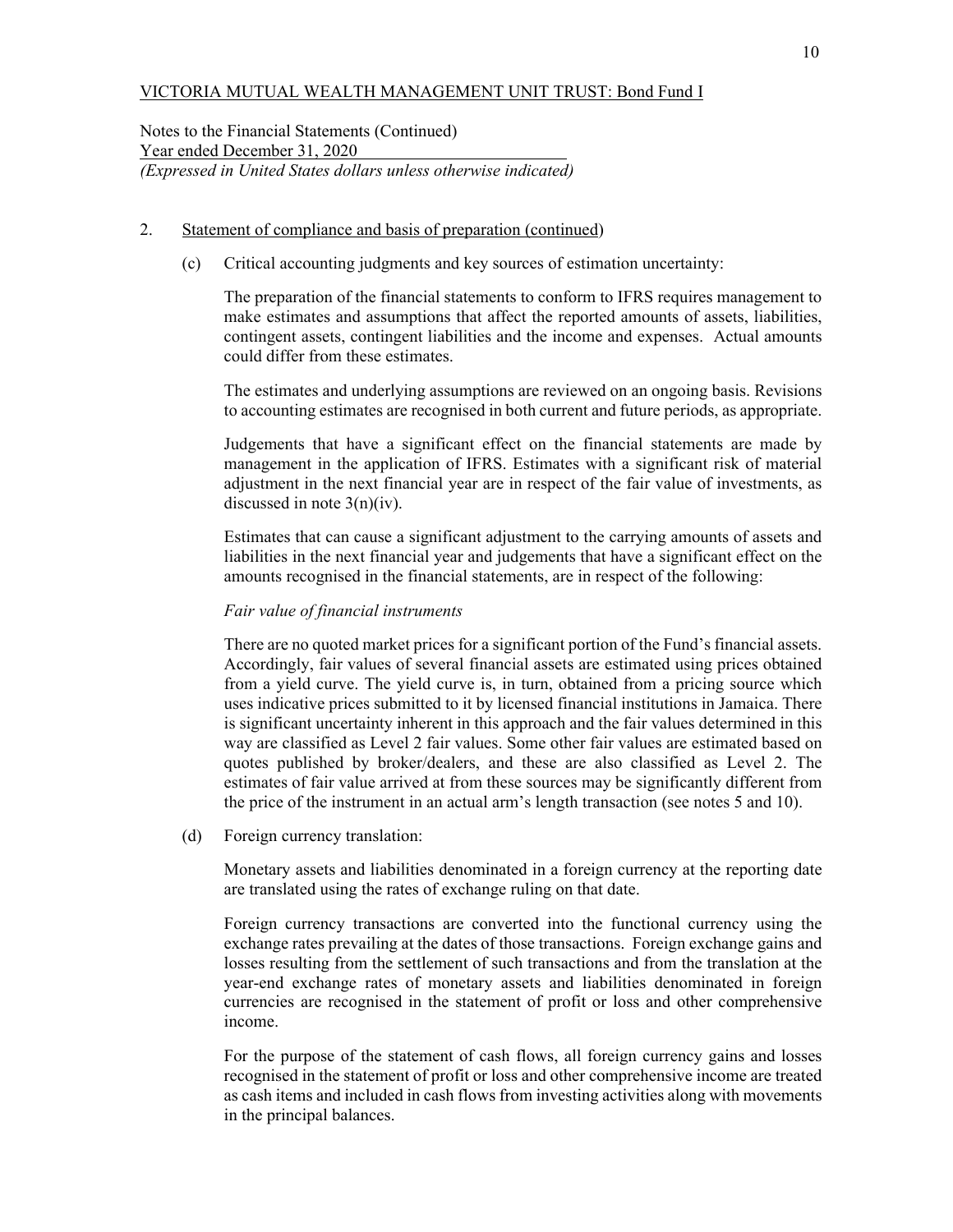Notes to the Financial Statements (Continued) Year ended December 31, 2020 *(Expressed in United States dollars unless otherwise indicated)* 

## 3. Significant accounting policies

The Fund has consistently applied the following accounting policies to all periods presented in their financial statements.

(a) Resale agreements:

 Resale agreements are short-term contracts under which securities are bought with simultaneous agreements to resell them on specified dates and at specified prices. The difference between the purchase and resale considerations is recognised on the accrual basis over the period of the agreements, using the effective interest method and is included in interest income.

(b) Investment securities:

Investments are measured at fair value. Movements in value occasioned by market conditions are included in the statement of profit or loss and other comprehensive income.

(c) Accounts receivable:

Accounts receivable are measured at amortised cost less impairment losses.

(d) Related party transactions and balances:

Parties are considered to be related if one party has the ability to control the other party or exercise significant influence over the other party in making financial and operating decisions. Related party transactions and balances are recognised and disclosed (note 12) for the following:

- (i) Enterprises and individuals owning directly or indirectly an interest in the voting power of the entity that gives them significant influence over the entity's affairs and close members of the families of these individuals.
- (ii) Key management personnel, that is, those persons having authority and responsibility for planning, directing and controlling the activities of the entity, including directors and officers and close members of the families of these individuals.
- (e) Cash and cash equivalents:

 Cash comprises cash on hand and demand deposits. Cash equivalents comprise short term highly liquid investments that are readily convertible to known amounts of cash, are subject to an insignificant risk of changes in value, and are held for the purpose of meeting short-term commitments (these investments include short-term deposits where the maturities do not exceed three months from the acquisition date). Cash and cash equivalents are measured at amortised cost which approximates fair value.

(f) Accounts payable:

Accounts payable are measured at amortised cost.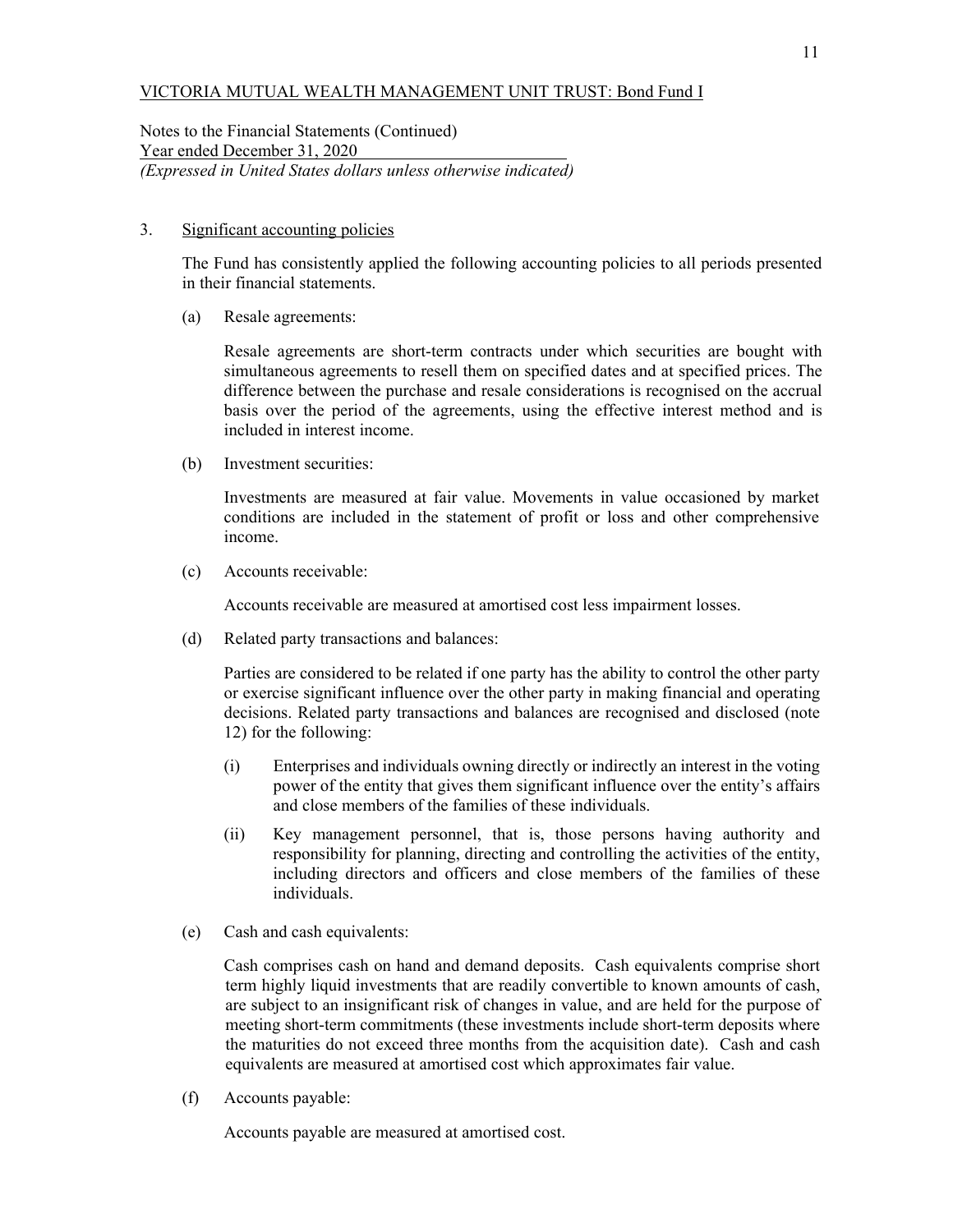Notes to the Financial Statements (Continued) Year ended December 31, 2020 *(Expressed in United States dollars unless otherwise indicated)* 

## 3. Significant accounting policies (continued)

(g) Revenue recognition:

Interest income is recognised in the statement of profit or loss and other comprehensive income on financial assets measured at amortised cost using the effective interest method. The effective interest rate is the rate that exactly discounts estimated future cash receipts through the expected life of the financial asset to its gross carrying amount.

In calculating effective interest income for financial assets, the Fund estimates future cash flows considering all contractual terms of the financial instrument, but not ECL. The effective interest rate is applied to the gross carrying amount of the asset.

For financial assets that have become credit-impaired subsequent to initial recognition, interest income is calculated by applying the effective interest rate to the amortised cost of the financial asset.

If the asset is no longer credit-impaired, then the calculation of interest income reverts to the gross basis.

The calculation of the effective interest rate includes transaction costs and fees and points paid or received that are an integral part of the effective interest rate. Transaction costs include incremental costs that are directly attributable to the acquisition of a financial asset.

The effective interest rate is revised as a result of periodic re-estimation of cash flows of floating rate instruments to reflect movements in market rates of interest.

(h) Unit Holders' Funds:

The Fund classifies financial instruments issued as financial liabilities or equity instruments in accordance with the substance of the contractual terms of the instruments. The redeemable units issued by the Fund provide investors with the right to require redemption for cash at a value proportionate to the investor's share in the Fund's net assets at the redemption date and also in the event of the Fund's liquidation. The redeemable units are classified as equity.

(i) Other income:

Other income is recognised in the statement of profit or loss and other comprehensive income as income derived from activities unrelated to the main activities of the Fund's operation, such as from conversion gain/loss and dividend income.

(j) Net change in fair value of investment securities:

Net change in fair value of investment securities classified as fair value through profit or loss includes all unrealised fair value changes and foreign exchange differences, but excludes interest and dividend income.

(k) Management fee expenses:

Management fee expenses are recorded in the statement of profit or loss and other comprehensive income on the accrual basis, in accordance with the terms of the contractual agreements with the Fund Manager.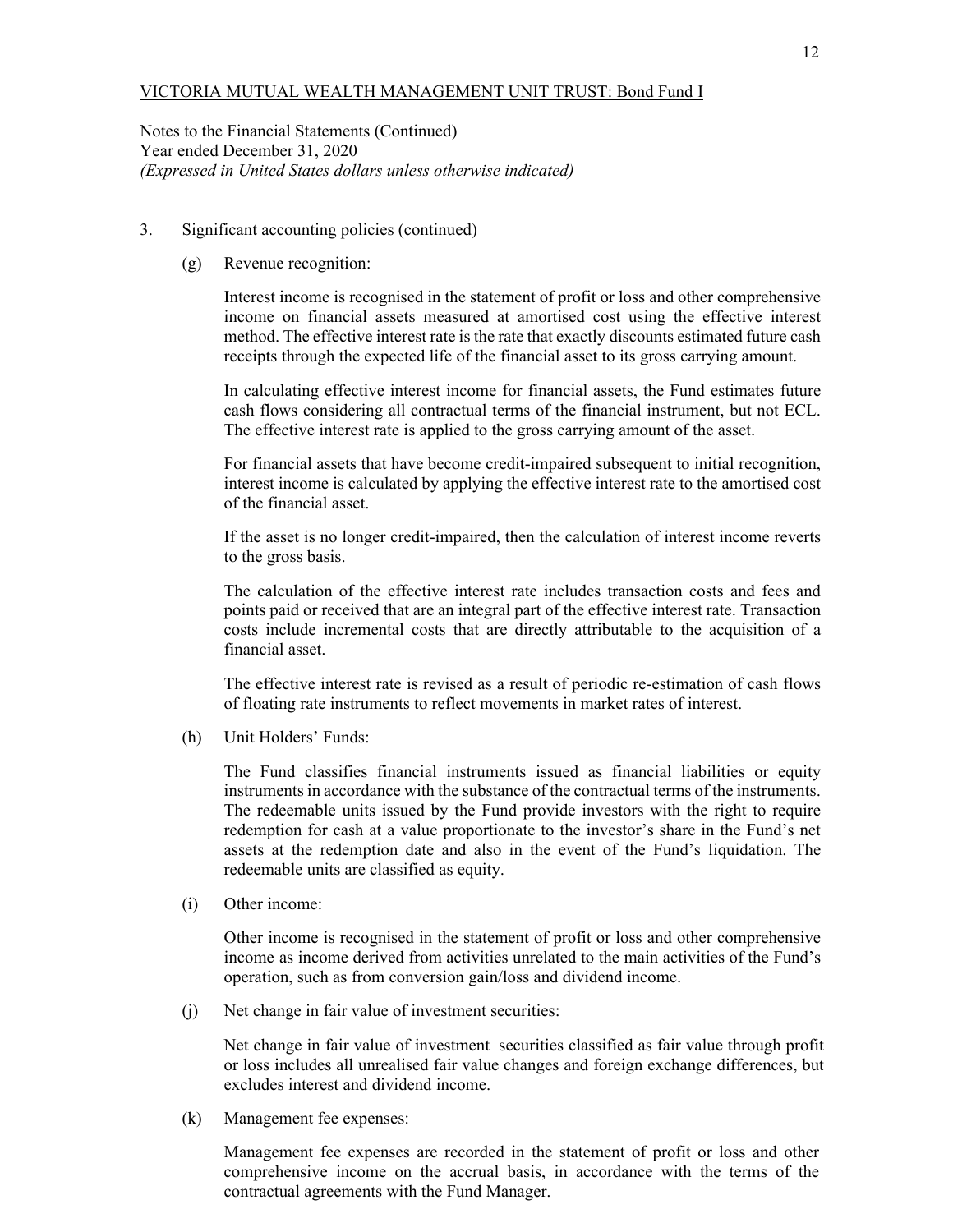Notes to the Financial Statements (Continued) Year ended December 31, 2020 *(Expressed in United States dollars unless otherwise indicated)* 

- 3. Significant accounting policies (continued)
	- (l) Irrecoverable General Consumption Tax (GCT):

Irrecoverable GCT is consumption tax charged on expenses for services received and cannot be recovered because the Fund is exempt from income tax under Section 12(t) of the Income Tax Act. The Fund records this as an expense in the statement of profit or loss and other comprehensive income on the accrual basis.

(m) Expenses:

Expenses, including trustee and audit fees, are recognised in the statement of profit or loss and other comprehensive income on the accrual basis when the services are received.

- (n) Financial instruments Classification, recognition, derecognition and measurement:
	- (i) General:

A financial instrument is any contract that gives rise to a financial asset of one entity and a financial liability or equity instrument of another entity. For the purposes of the financial statements, financial assets have been determined to include cash and cash equivalents, investment securities, resale agreements and accounts and interest receivable. Similarly, financial liabilities include balance due to VM Wealth Management Limited and accounts payable.

(ii) Recognition and initial measurement:

The Fund recognises a financial instrument when it becomes a party to the contractual terms of the instrument. The Fund initially recognises accounts receivable and balances due from VM Wealth Management Limited on the date when they are originated. The origination date is the effective transaction date. All other financial assets and financial liabilities are initially recognised on the trade date, which is the date on which the Fund becomes a party to the contractual provision of the instrument.

At initial recognition, the Fund measures a financial asset or financial liability at its fair value, plus or minus, in the case of a financial asset or financial liability not at fair value through profit or loss, transaction costs that are incremental and directly attributable to the acquisition or issue of the financial asset or financial liability, such as fees and commissions. Transaction costs of financial assets and financial liabilities carried at fair value through profit or loss are expensed in the statement of profit or loss and other comprehensive income.

Immediately after initial recognition, an expected credit loss allowance (ECL) is recognised for financial assets measured at amortised cost which results in an accounting loss being recognised in the statement of profit or loss and other comprehensive income when an asset is newly originated.

When the fair value is evidenced by a quoted price in an active market for an identical asset or liability (i.e. a level 1 input) or based on a valuation technique that uses only data from observable markets, the difference is recognised as a gain or loss.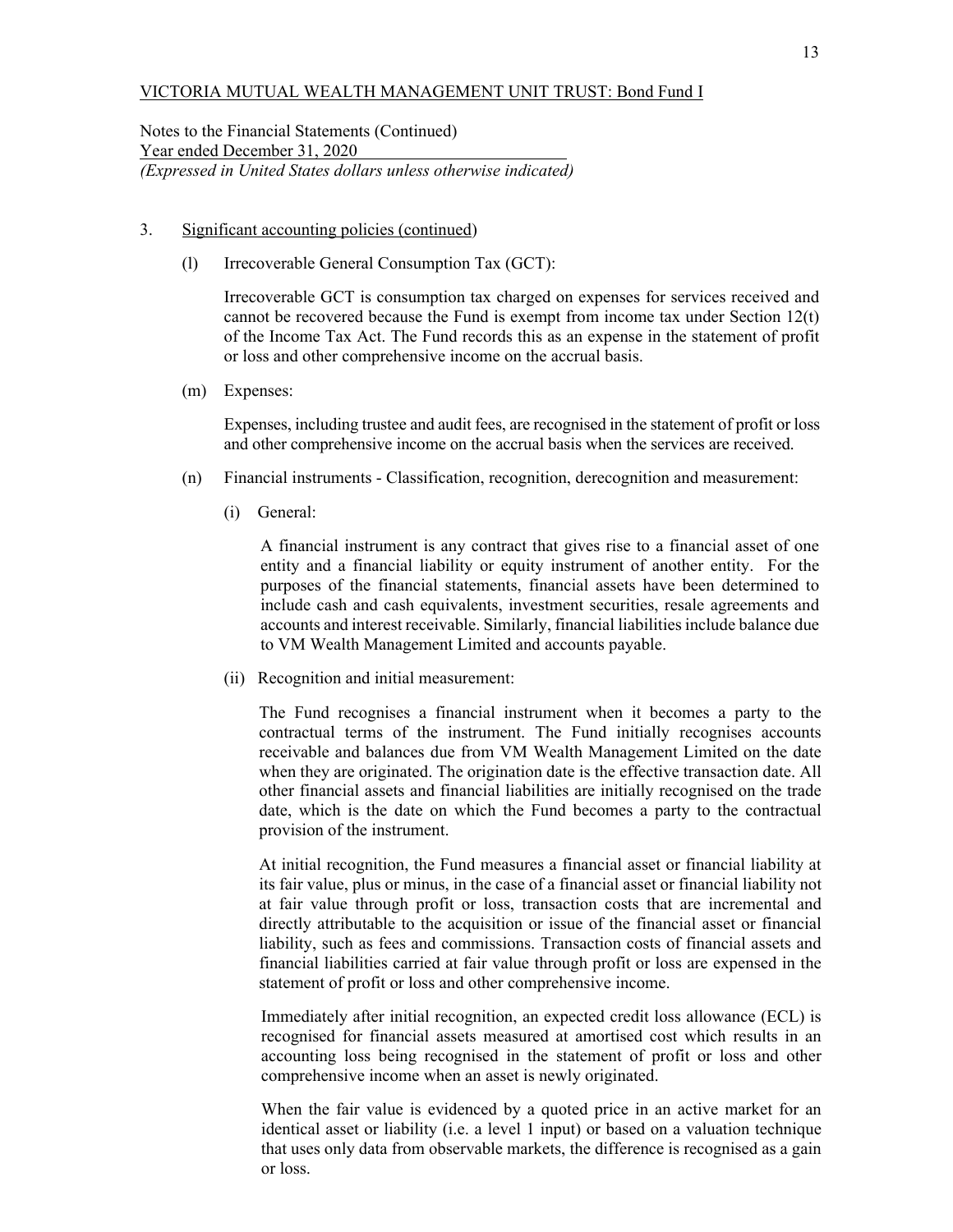Notes to the Financial Statements (Continued) Year ended December 31, 2020 *(Expressed in United States dollars unless otherwise indicated)* 

#### 3. Significant accounting policies (continued)

- (n) Financial instruments Classification, recognition, derecognition and measurement (continued):
	- (ii) Recognition and initial measurement:

In all other cases, the difference is deferred and the timing of recognition of deferred day one profit or loss is determined individually. It is either amortised over the life of the instrument, deferred until the instrument's fair value can be determined using market observable inputs, or realised through settlement.

(iii) Classification and subsequent remeasurement

The Fund classifies its financial assets in the following measurement categories:

- Fair value through profit or loss (FVTPL); or
- Amortised cost.

The classification requirements for debt instruments are held as financial assets by the Fund described below:

## *Debt instruments:*

Debt instruments are those instruments that meet the definition of a financial liability from the issuer's perspective, such as loans, government and corporate bonds and trade receivables purchased from clients in factoring arrangements without recourse.

Classification and subsequent measurement of debt instruments depend on:

- the Fund's business model for managing the asset; and
- the cash flow characteristics of the asset.

Based on these factors, the Fund classifies its debt instruments into one of the following measurement categories:

- *Amortised cost:* Assets that are held for collection of contractual cash flows where those cash flows represent solely payments of principal and interest ('SPPI'), and that are not designated at FVTPL, are measured at amortised cost. The carrying amount of these assets is adjusted by any expected credit loss allowance recognised and measured as described at  $[note 3(n)(v)].$ Interest income from these financial assets is included in 'Interest and similar income' using the effective interest method.
- *Fair value through profit or loss:* Assets that do not meet the criteria for amortised cost or fair value through other comprehensive income (FVOCI) are measured at fair value through profit or loss. Interest income from these financial assets is included in interest income using the effective interest method.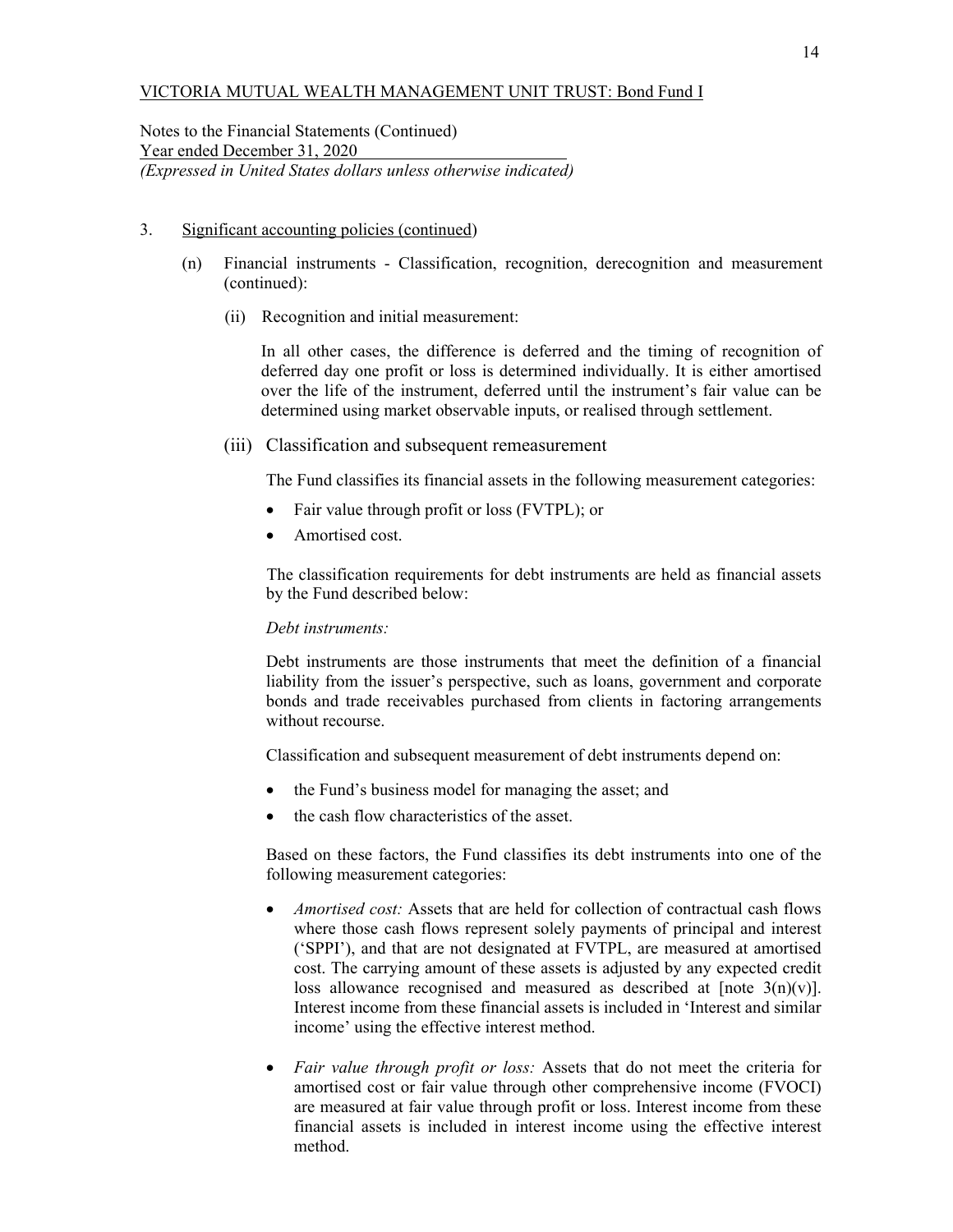Notes to the Financial Statements (Continued) Year ended December 31, 2020 *(Expressed in United States dollars unless otherwise indicated)* 

- 3. Significant accounting policies (continued)
	- (n) Financial instruments Classification, recognition, derecognition and measurement (continued):
		- (iii) Classification and subsequent remeasurement (continued):

*Debt instruments (continued):* 

 *Business model:* the business model reflects how the Fund manages the assets in order to generate cash flows. That is, whether the Fund's objective is solely to collect the contractual cash flows from the assets or is to collect both the contractual cash flows and cash flows arising from the sale of assets.

If neither of these is applicable (e.g. financial assets are held for trading purposes), then the financial assets are classified as part of 'other' business model and measured at FVTPL.

Factors considered by the Fund in determining the business model for a group of assets include:

- 1. Past experience on how the cash flows for these assets were collected;
- 2. How the asset's performance is evaluated and reported to key management personnel;
- 3. How risks are assessed and managed; and
- 4. How managers are compensated.

For example, securities held for trading are held principally for the purpose of selling in the near term or are part of a portfolio of financial instruments that are managed together and for which there is evidence of a recent actual pattern of short-term profit-taking. These securities are classified in the 'other' business model and measured at FVTPL.

*Solely payments of principal and interest (SPPI):* Where the business model is to hold assets to collect contractual cash flows or to collect contractual cash flows and sell, the Fund Manager assesses whether the financial instruments' cash flows represent solely payments of principal and interest (the 'SPPI test'). In making this assessment, the Fund Manager considers whether the contractual cash flows are consistent with a basic lending arrangement i.e. interest includes only consideration for the time value of money, credit risk, other basic lending risks and a profit margin that is consistent with a basic lending arrangement. Where the contractual terms introduce exposure to risk or volatility that are inconsistent with a basic lending arrangement, the related financial asset is classified and measured at fair value through profit or loss. Financial assets with embedded derivatives are considered in their entirety when determining whether their cash flows are solely payment of principal and interest.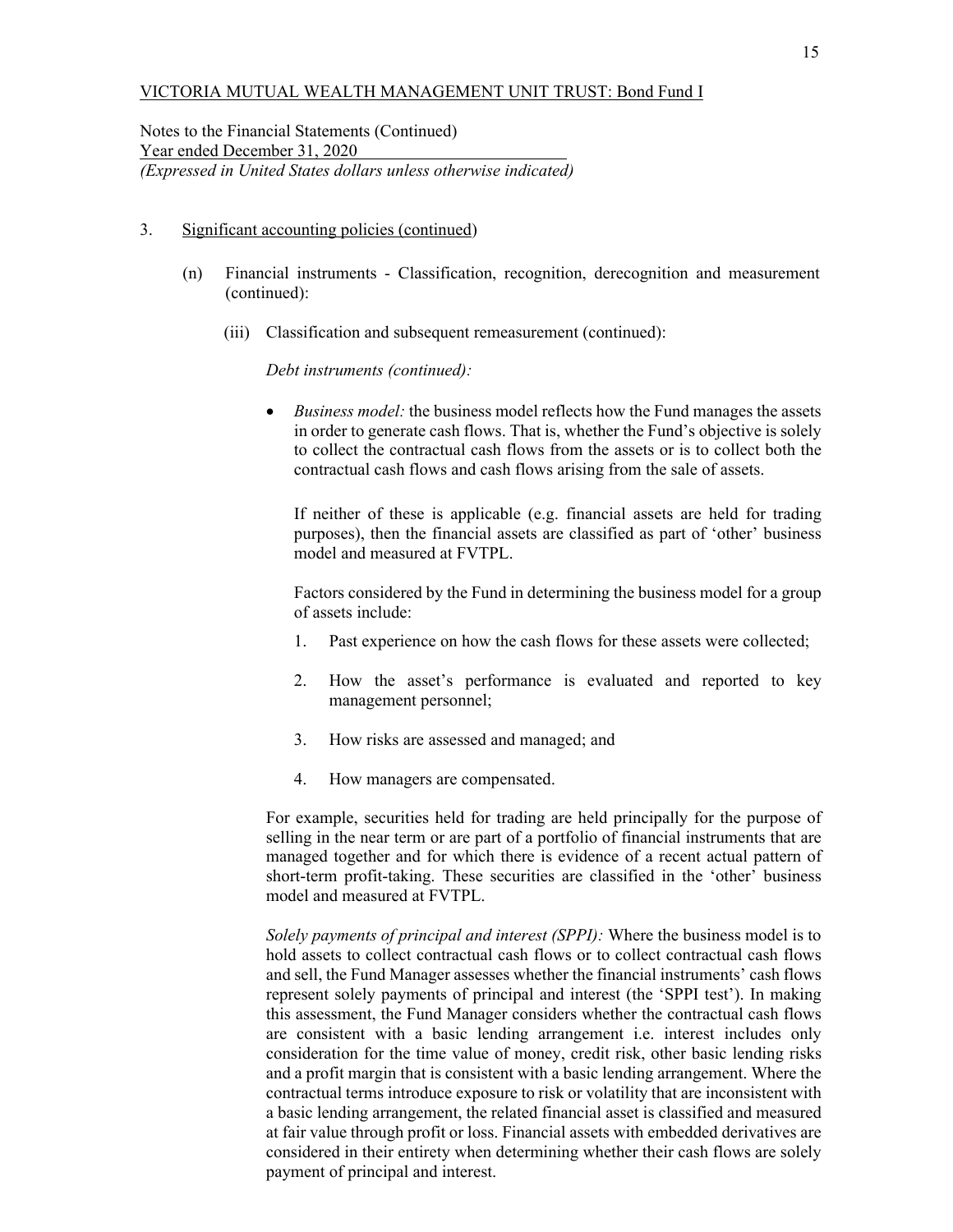Notes to the Financial Statements (Continued) Year ended December 31, 2020 *(Expressed in United States dollars unless otherwise indicated)* 

- 3. Significant accounting policies (continued)
	- (n) Financial instruments Classification, recognition, derecognition and measurement (continued):
		- (iii) Classification and subsequent remeasurement (continued):

*Debt instruments (continued):* 

*Solely payments of principal and interest (SPPI) (continued):* 

The Fund reclassifies debt investments when and only when its business model for managing those assets changes. The reclassification takes place from the start of the first reporting period following the change. Such changes are expected to be very infrequent and none occurred during the year.

(iv) Fair value measurement:

Fair value is the price that would be received to sell an asset or paid to transfer a liability in an orderly transaction between market participants at the measurement date in the principal or, in its absence, the most advantageous market to which the Fund has access at that date. The fair value of a liability reflects its nonperformance risk.

When available, management measures the fair value of an instrument using quoted prices in an active market for that instrument. A market is regarded as active if quoted prices are readily and regularly available and represent actual and regularly occurring market transactions on arm's length basis.

If a market for a financial instrument is not active, Management establishes fair value using a valuation technique. Valuation techniques include using recent arm's length transactions between knowledgeable, willing parties (if available), reference to the current fair value of other instruments that are substantially the same and discounted cash flow analyses.

The chosen valuation technique makes maximum use of market inputs, relies as little as possible on estimates specific to the Fund, incorporates all factors that market participants would consider in setting a price and is consistent with accepted economic methodologies for pricing financial instruments. Inputs to valuation techniques reasonably represent market expectations and measures of the risk-return factors inherent in the financial instrument.

The Fund calibrates valuation techniques and tests them for validity using prices from observable current market transactions in the same instrument or based on other available observable market data.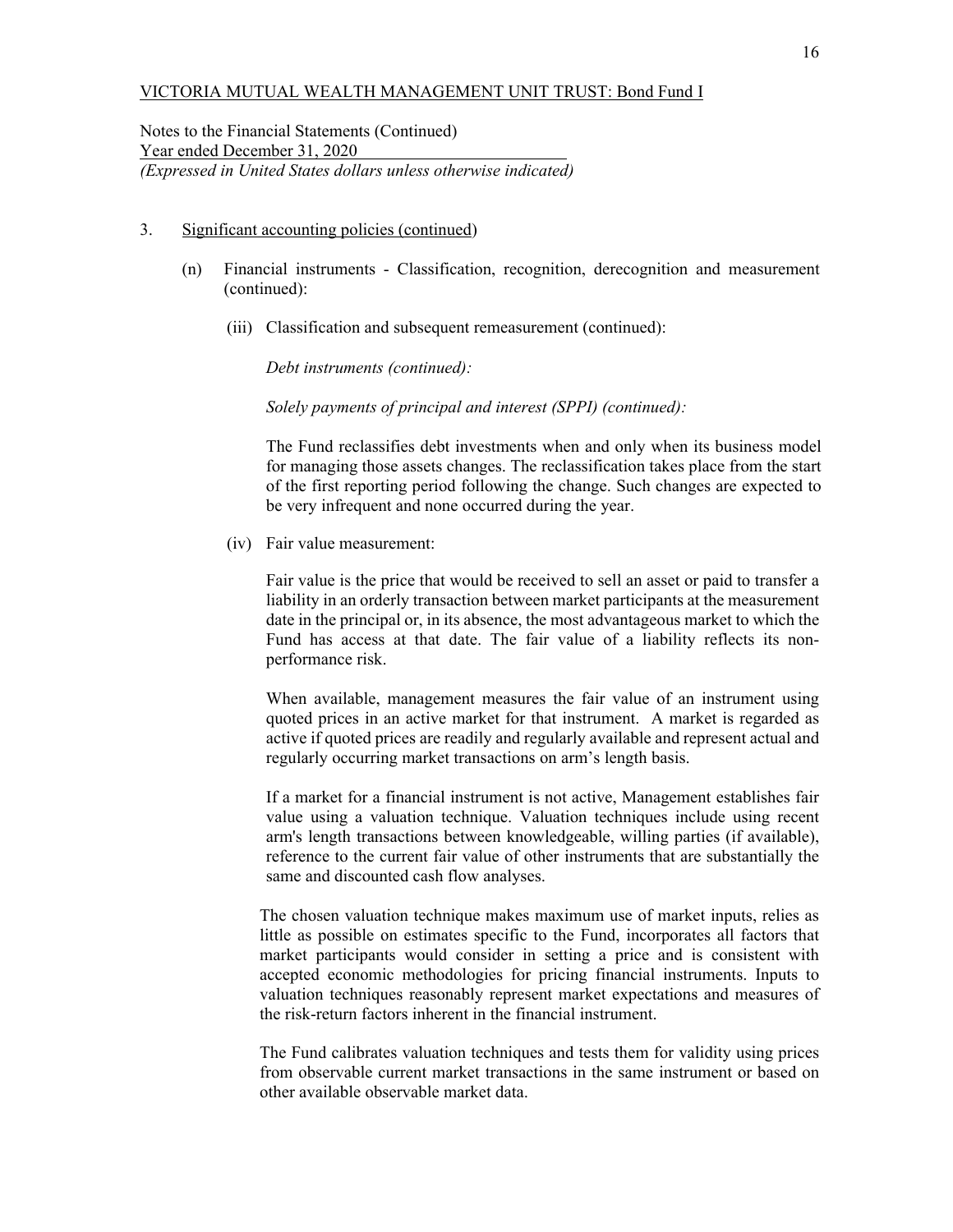Notes to the Financial Statements (Continued) Year ended December 31, 2020 *(Expressed in United States dollars unless otherwise indicated)* 

#### 3. Significant accounting policies (continued)

- (n) Financial instruments Classification, recognition, derecognition and measurement (continued):
	- (iv) Fair value measurement (continued):

The best evidence of the fair value of a financial instrument at initial recognition is the transaction price, i.e., the fair value of the consideration given or received, unless the fair value of that instrument is evidenced by comparison with other observable current market transactions in the same instrument (i.e., without modification or repackaging) or based on a valuation technique whose variables include only data from observable markets.

When a transaction price provides the best evidence of fair value at initial recognition, the financial instrument is initially measured at the transaction price and any difference between this price and the value initially obtained from a valuation model is subsequently recognised in the statement of profit or loss and other comprehensive income on an appropriate basis over the life of the instrument.

All changes in fair value are recognised in the statement of profit or loss and other comprehensive income.

(v) Identification and measurement of impairment:

The Fund recognises loss allowances for ECL on financial assets that are not measured at FVTPL.

The Fund measures loss allowances at an amount equal to lifetime ECL, except for cash and cash equivalents and receivables that are determined to have low credit risk at the reporting date, for which they are measured as 12-month ECL.

The Fund considers a debt investment security to have low credit risk when its credit risk rating is equivalent to the globally understood definition of 'investment grade'. The Fund does not apply the low credit risk exemption to any other financial instruments.

12-month ECL are the portion of ECL that results from default events on a financial instrument that are possible within the 12 months after the reporting date. Financial instruments for which a 12-month ECL is recognised are referred to as 'Stage 1 financial instruments'.

Lifetime ECL is the ECL that results from all possible default events over the expected life of the financial instrument. Financial instruments for which a lifetime ECL is recognised but which is not credit-impaired is referred to as 'Stage 2 financial instruments'.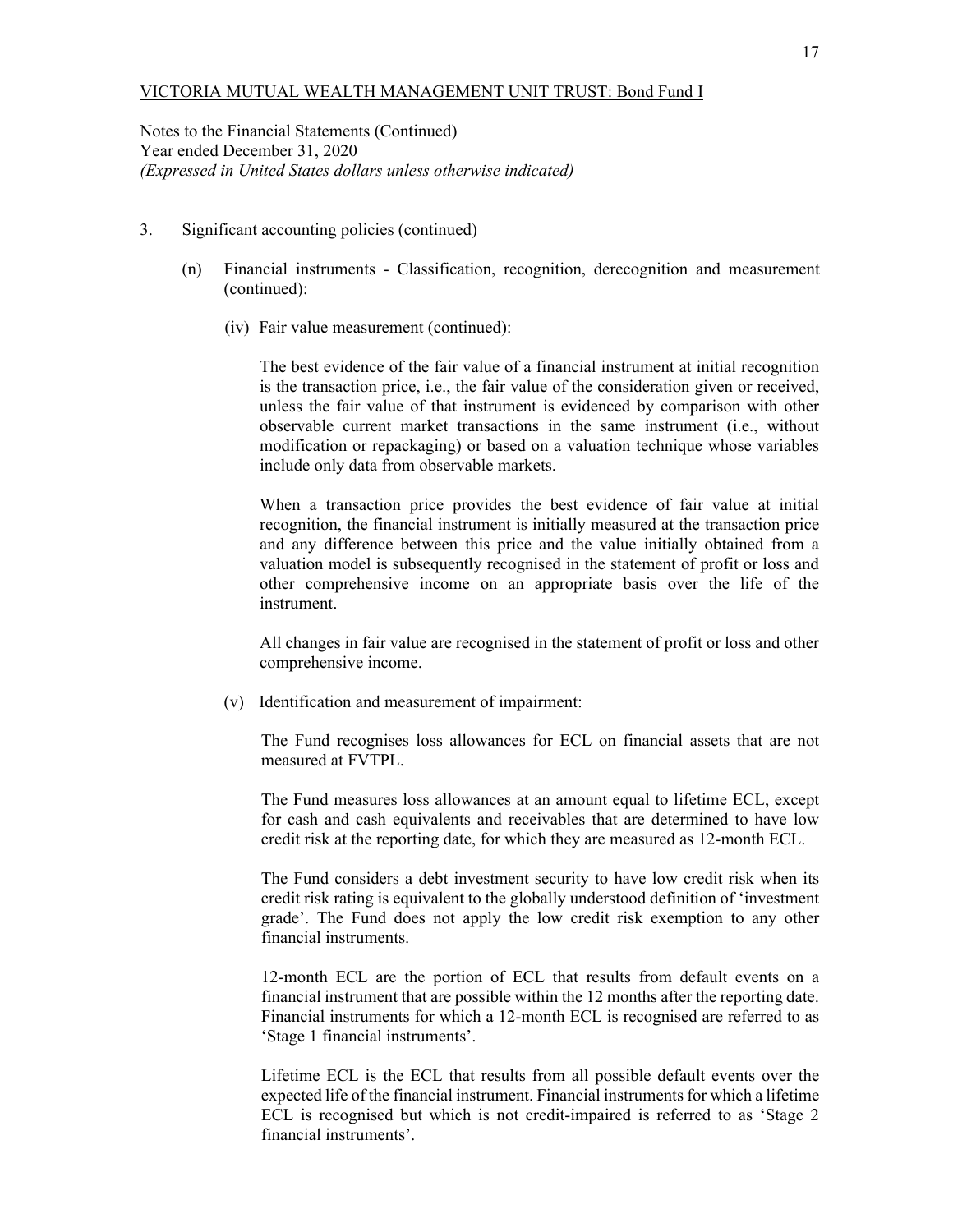Notes to the Financial Statements (Continued) Year ended December 31, 2020 *(Expressed in United States dollars unless otherwise indicated)* 

- 3. Significant accounting policies (continued)
	- (n) Financial instruments Classification, recognition, derecognition and measurement (continued):
		- (v) Identification and measurement of impairment (continued):

Measurement of ECL

ECL is a probability-weighted estimate of credit losses, measured as follows:

- financial assets that are not credit-impaired at the reporting date: as the present value of all cash shortfalls (i.e. the difference between the cash flows due to the Fund in accordance with the contract and the cash flows that the Fund expects to receive);
- financial assets that are credit-impaired at the reporting date: as the difference between the gross carrying amount and the present value of estimated future cash flows;
- (vi) Derecognition:

Management derecognises a financial asset when the contractual rights to the cash flows from the financial asset expire; or when it transfers the financial asset in a transaction in which substantially all the risks and rewards of ownership of the financial asset are transferred or in which the Fund neither transfers nor retains substantially all the risks and rewards of ownership and does not retain control of the financial asset. Any interest in such derecognised financial assets that is created or retained by the Fund is recognised as a separate asset or liability in the statement of financial position.

Management derecognises a financial liability when its contractual obligations expire or are discharged or cancelled.

#### 4. Resale agreements

The Fund purchases Government of Jamaica Securities and agrees to resell them on specified dates and at specified prices. At the reporting date, collateral held for resale agreements had a fair value of \$4,454,000 (2019: \$3,447,000).

5. Investment securities

|                                         | 2020                     | 2019   |
|-----------------------------------------|--------------------------|--------|
|                                         | \$'000                   | \$'000 |
| At fair value through profit or loss:   |                          |        |
| Bank of Jamaica certificates of deposit | $\overline{\phantom{0}}$ | 800    |
| Corporate bonds                         | 7.944                    | 6.924  |
|                                         |                          |        |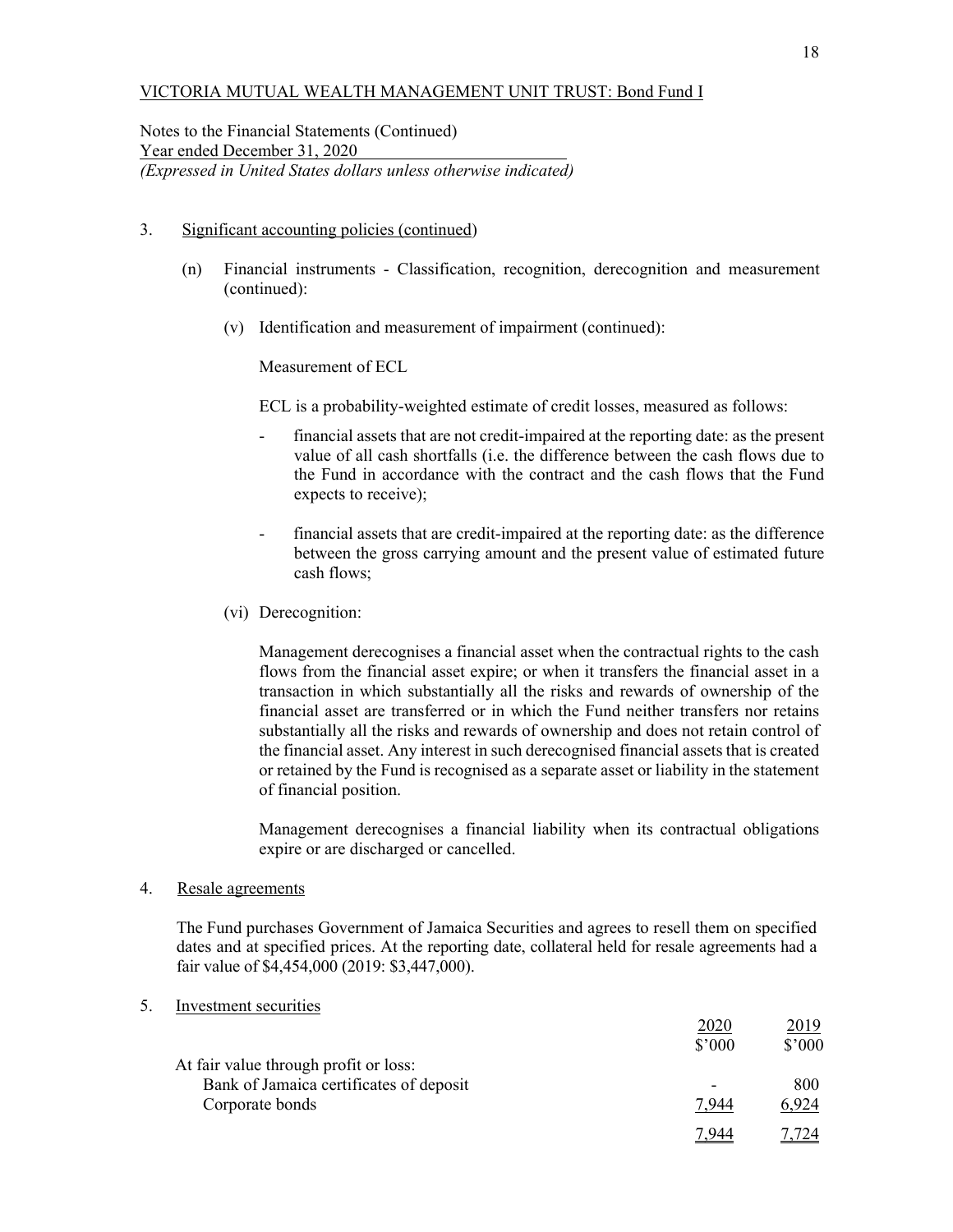Notes to the Financial Statements (Continued) Year ended December 31, 2020 *(Expressed in United States dollars unless otherwise indicated)* 

### 5. Investment securities (continued)

These investment securities mature, in relation to the reporting date, as follows:

|                         | 2020<br>\$'000 | 2019<br>\$'000 |
|-------------------------|----------------|----------------|
| From 3 months to 1 year | 1,426          | 3,524          |
| 1 year to 5 years       | 5,715          | 1,676          |
| Over 5 years            | 803            | 2,524          |
|                         | 7.944          | 7.724          |

#### 6. Due to Victoria Mutual Wealth Management Limited

This represents the net balance of the current account with the Fund Manager, including management fee payable and amounts collected from or paid to Unit Holders for the purchase or redemption of units on behalf of the Fund.

### 7. Accounts payable

|                         | 2020   | 2019   |
|-------------------------|--------|--------|
|                         | \$'000 | \$'000 |
| Audit fees              | 8      | 18     |
| Trustee fees            |        | 6      |
| Withholding tax payable | 42     | 25     |
| Other payables          | 11     |        |
|                         |        | 49     |

## 8. Unit Holders' Funds

The Fund's capital is represented by the redeemable units outstanding. The fundamental investment objective of the Fund is to provide investors with capital appreciation over the short term.

|                                           | 2020   | 2019   |
|-------------------------------------------|--------|--------|
|                                           | \$'000 | \$'000 |
| Balance at the beginning of the year      | 11,010 | 10,054 |
| Profit for the year                       | 431    | 339    |
| Proceeds from new issue of units          | 3,240  | 2,393  |
|                                           | 14,681 | 12,786 |
| Units encashed and repaid during the year | 1,733  | 1,776  |
| Balance at the end of the year            |        | .010   |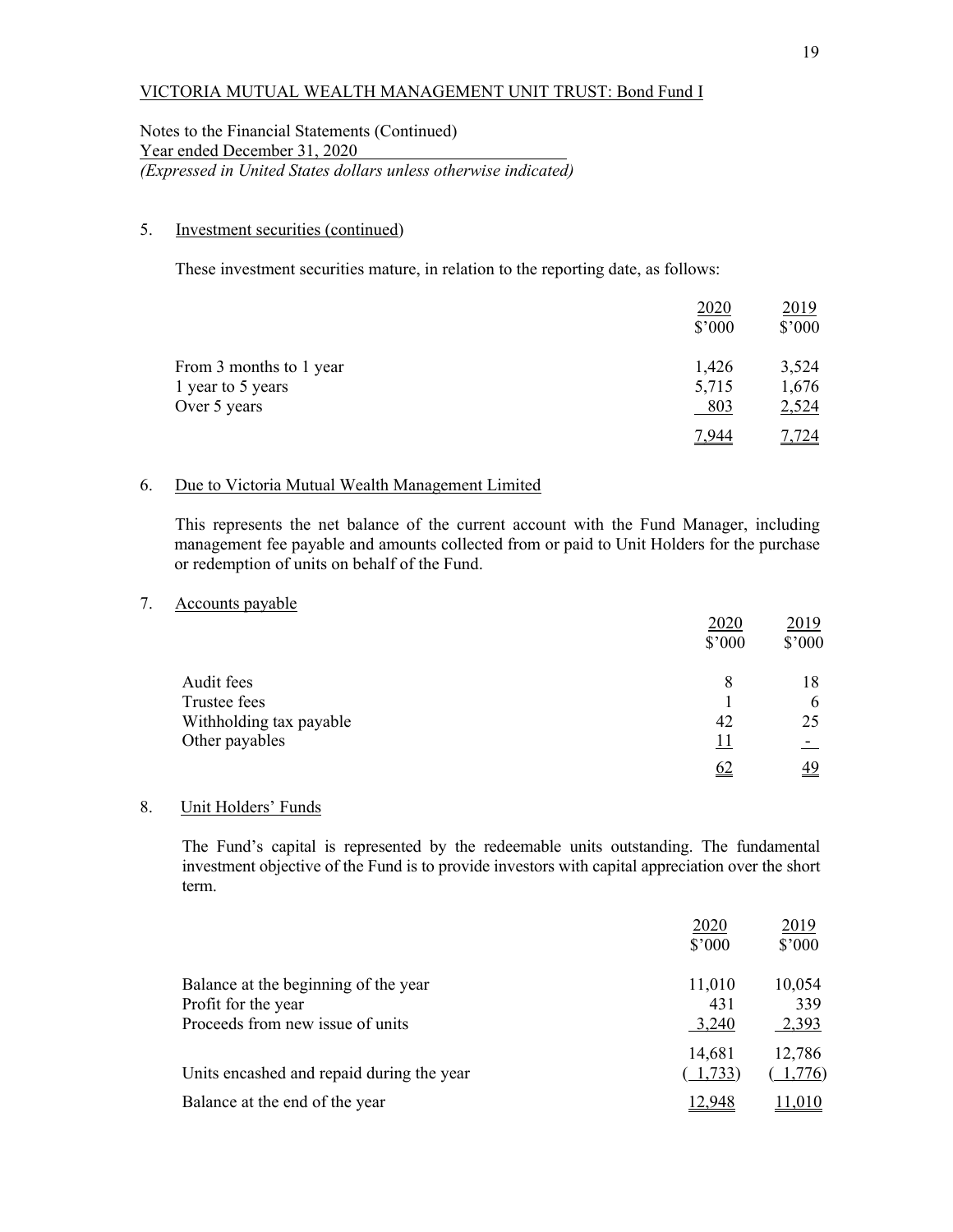Notes to the Financial Statements (Continued) Year ended December 31, 2020 *(Expressed in United States dollars unless otherwise indicated)* 

## 8. Unit Holders' Funds (continued)

|                                      | Number of units |        |
|--------------------------------------|-----------------|--------|
|                                      | 2020            | 2019   |
|                                      | $000^{\circ}$   | $000*$ |
| Redeemable units:                    |                 |        |
| Balance at the beginning of the year | 10,338          | 9,747  |
| Issued during the year               | 2,993           | 2,261  |
| Redeemed during the year             | 1,603           | 1,670  |
| Balance at the end of the year       | .728            | 10.338 |

After the initial offer period, redeemable units are available for subscription and redemption on each business day in Jamaica at a price equal to the net asset value per unit.

#### 9. Financial instruments - Risk management

### (a) Introduction and overview

 In this note "Group" refers to The Victoria Mutual Building Society [the Ultimate parent company (see note 1)] and its subsidiaries.

The Fund's activities are principally related to the use of financial instruments. The Fund therefore has exposure to the following risks from its use of financial instruments in the ordinary course of business:

- credit risk
- liquidity risk
- market risk

The Board of Directors of the Fund Manager has overall responsibility for the establishment and oversight of the Fund's risk management framework. Senior management reports to the Board of Directors on their activities every other month. The Fund's risk management policies are designed to identify and analyse the risks faced by the Fund, to set appropriate risk limits and controls, and to monitor risks and adherence to limits.

The Audit, Risk and Conduct Review Committee is assisted in these functions by Victoria Mutual Group Internal Audit Unit, which undertakes periodic reviews of risk management controls and procedures, the results of which are reported to the Audit Risk and Conduct Review Committee.

The key risks to which the Fund is exposed and the manner in which the Fund Manager measures and manages them are as follows:

(b) Credit risk

Credit risk is the risk of financial loss to the Fund if a customer or counterparty to a financial instrument fails to meet its contractual obligations. Credit risk arises primarily from investing activities. Balances arising from these activities include debt securities and resale agreements.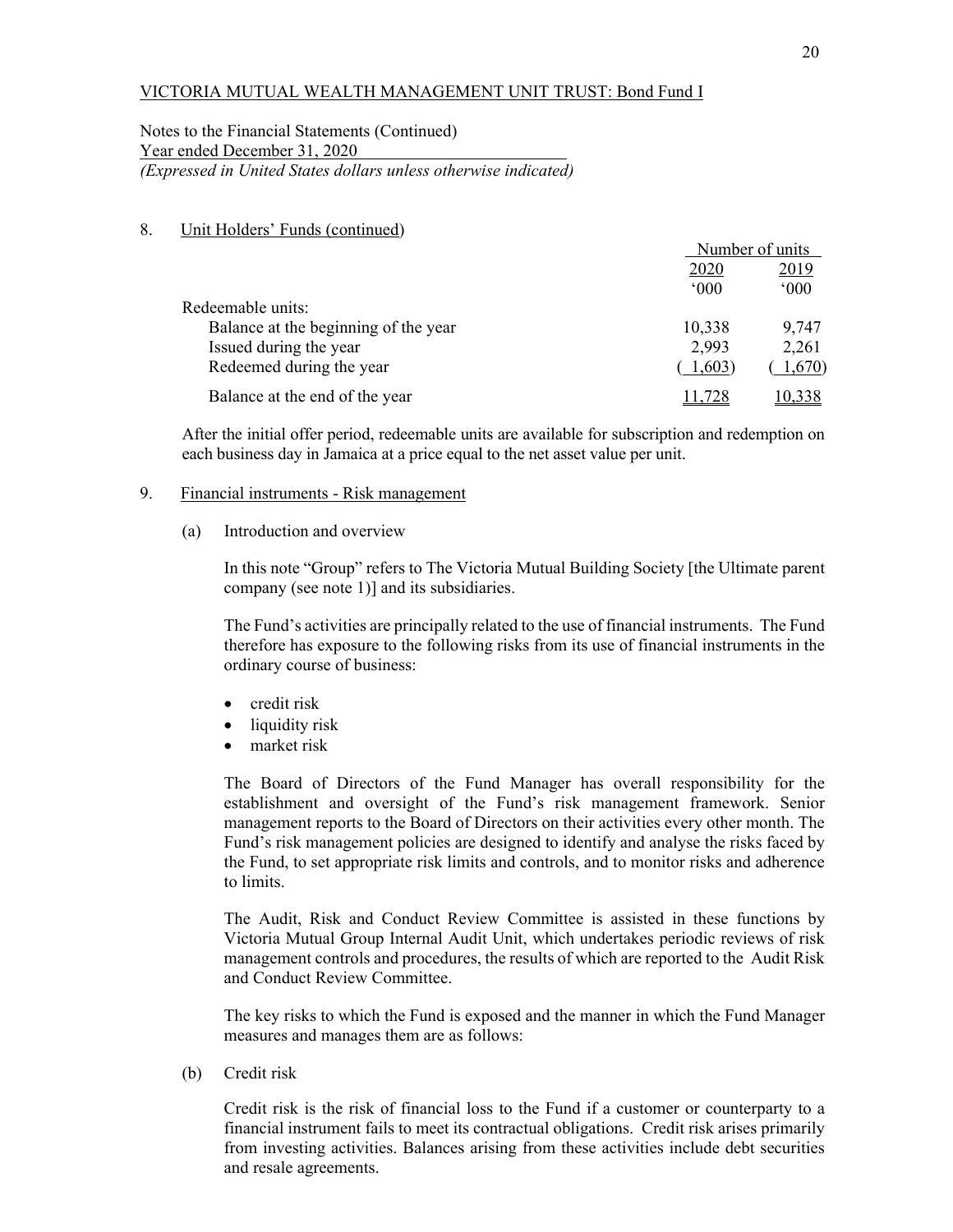Notes to the Financial Statements (Continued) Year ended December 31, 2020 *(Expressed in United States dollars unless otherwise indicated)* 

- 9. Financial instruments Risk management (continued)
	- (b) Credit risk (continued)
		- (i) Exposure to credit risk

The maximum credit exposure, the total amount of loss the Fund would suffer if every counterparty to the Fund's financial assets were to default at once, is represented by the carrying amount of financial assets.

(ii) Management of credit risk

The Fund manages the credit risk on financial assets as follows:

• Cash and cash equivalents

 These are held with reputable financial institutions and collateral is not required for such accounts as the Fund Manager regards the institutions as strong.

• Resale agreements

Collateral is held for all resale agreements.

• Investment securities

 The Fund Manager limits the level of risk it undertakes by investing substantially in short term Government of Jamaica debt securities. Such securities are generally unsecured. However, the Fund Manager does not expect any counterparty to fail to meet its obligations. Corporate bonds are held with reputable companies as the Fund Manager regards these companies as strong.

• Accounts receivable

 Exposure to credit risk is managed by regular analysis of the ability of the customers and other counterparties to meet repayment obligations.

The Fund's maximum exposure to credit risk at year end was as follows:

|                           | 2020   | 2019   |
|---------------------------|--------|--------|
|                           | \$'000 | \$'000 |
| Cash and cash equivalents | 682    | 110    |
| Resale agreements         | 4,171  | 3,188  |
| Investment securities     | 7,944  | 7,724  |
| Accounts receivable       | 154    |        |
|                           |        |        |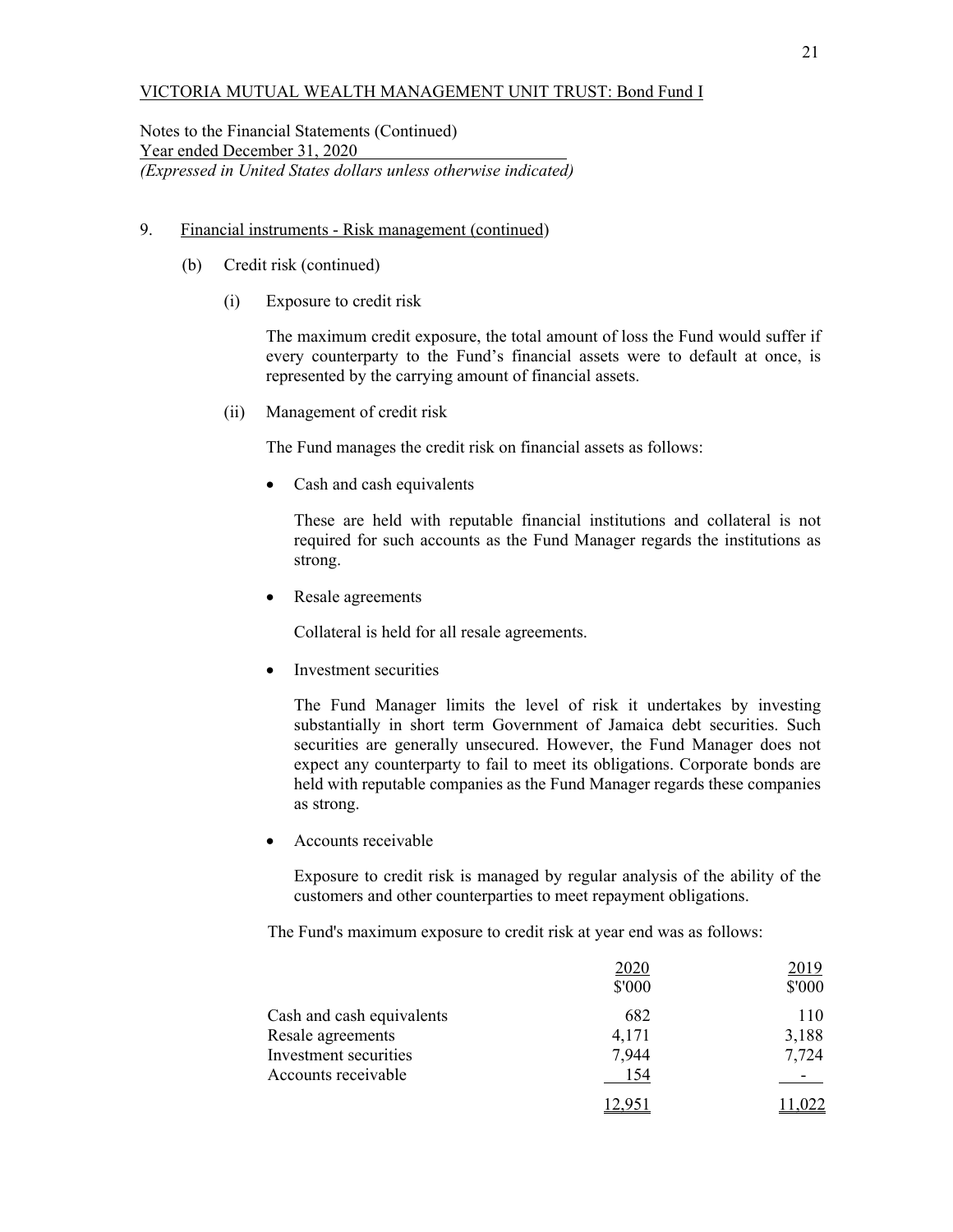Notes to the Financial Statements (Continued) Year ended December 31, 2020 *(Expressed in United States dollars unless otherwise indicated)* 

- 9. Financial instruments Risk management (continued)
	- (b) Credit risk (continued)
		- (iii) Impairment

Impairment on cash and cash equivalents, receivables and resale agreements has been measured on a 12-month expected loss basis. The Fund considers that these exposures have low credit risk based on the external credit ratings of the counterparties.

The Fund Manager monitors changes in credit risk on these exposures by tracking published external credit ratings of the counterparties.

To determine whether published ratings remain up to date and to assess whether there has been a significant increase in credit risk at the reporting date that has not been reflected in the published ratings, the Fund Manager reviews changes in bond yields, where available.

As at December 31, 2020, the Fund recognised an impairment allowance of \$Nil (2019: \$Nil) on cash and cash equivalents, receivables and resale agreements.

There has been no change in the types of exposures to credit risk to which the Fund is subject or its approach to measuring and managing this risk during the year.

(c) Liquidity risk

Liquidity risk is the risk that the Fund will encounter difficulty in meeting obligations from its financial liabilities. Liquidity risk may result from an inability to sell a financial asset quickly at, or close to, its fair value. The Fund's approach to managing liquidity is to ensure, as far as possible, that it will have sufficient liquidity to meet its liabilities when due under both normal or stressed conditions.

The Fund Manager aims at maintaining flexibility in funding by having sufficient liquid short term assets to cover its obligations.

The Fund's financial liabilities comprise accounts payable and due to Fund Manager that are repayable within one month at the carrying amounts reflected on the statement of financial position.

There has been no change to the Fund's approach to managing liquidity risk during the year.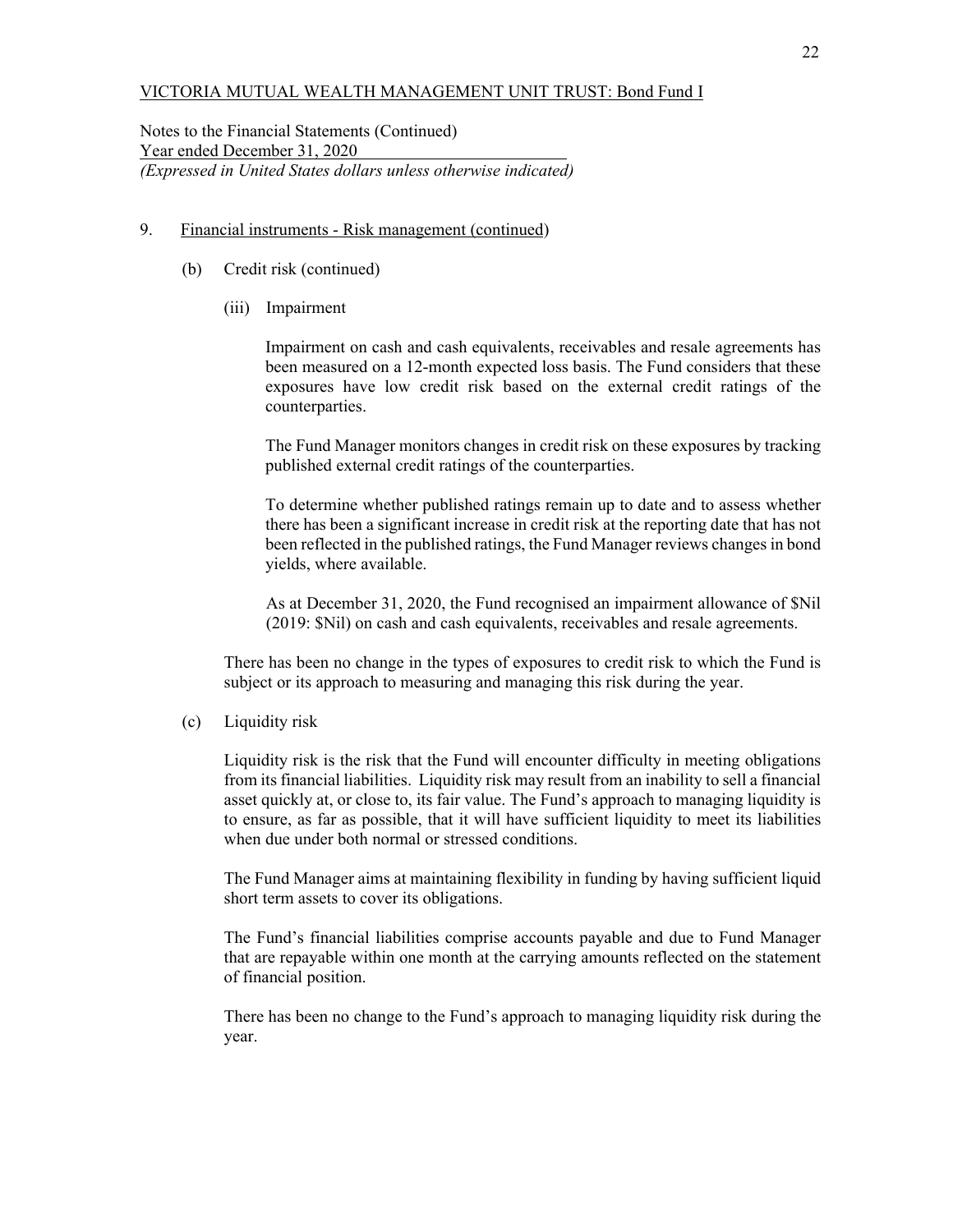Notes to the Financial Statements (Continued) Year ended December 31, 2020 *(Expressed in United States dollars unless otherwise indicated)* 

## 9. Financial instruments - Risk management (continued)

(c) Liquidity risk (continued)

The tables below present the residual contractual maturities of undiscounted cash flows (both interest and principal cash flows) of the Fund's financial liabilities.

|                                          |                              | 2020              |             |
|------------------------------------------|------------------------------|-------------------|-------------|
|                                          | Within                       | Contractual       | Carrying    |
|                                          | $\frac{3 \text{ months}}{2}$ | cash flows        | amount      |
|                                          | \$'000                       | \$'000            | \$'000      |
| Due to Victoria Mutual Wealth Management |                              |                   |             |
| Limited                                  | 99                           | 99                | 99          |
| Accounts payable                         | 62                           | $-62$             | 62          |
|                                          | $\underline{161}$            | $\underline{161}$ | <u> 161</u> |
|                                          |                              | 2019              |             |
|                                          | Within                       | Contractual       | Carrying    |
|                                          | 3 months                     | cash flows        | amount      |
|                                          | \$'000                       | \$'000            | \$'000      |
| Due to Victoria Mutual Wealth Management |                              |                   |             |
| Limited                                  | 28                           | 28                | 28          |
| Accounts payable                         | <u>49</u>                    | <u>49</u>         | <u>49</u>   |
|                                          | <u>77</u>                    | <u>77</u>         | <u>77</u>   |
|                                          |                              |                   |             |

## (d) Market risk

Market risk is the risk that the fair value or future cash flows of a financial instrument will fluctuate as a result of changes in market prices, whether caused by factors specific to the individual security or its issuer, or factors affecting all securities traded in the market.

This arise mainly from changes in interest rates and will affect the Fund's income or the value of its holdings of financial instruments. The objective of market risk management is to manage and control market risk exposures within acceptable parameters, while optimising the return on investments. Market risk exposures are measured using sensitivity analysis.

Interest rate risk:

Interest rate risk is the risk of loss from fluctuations in the future cash flows or fair values of financial instruments because of a change in market interest rates. It arises when there is a mismatch between interest-earning assets and interest-bearing liabilities which are subject to interest rate adjustments within a specified period.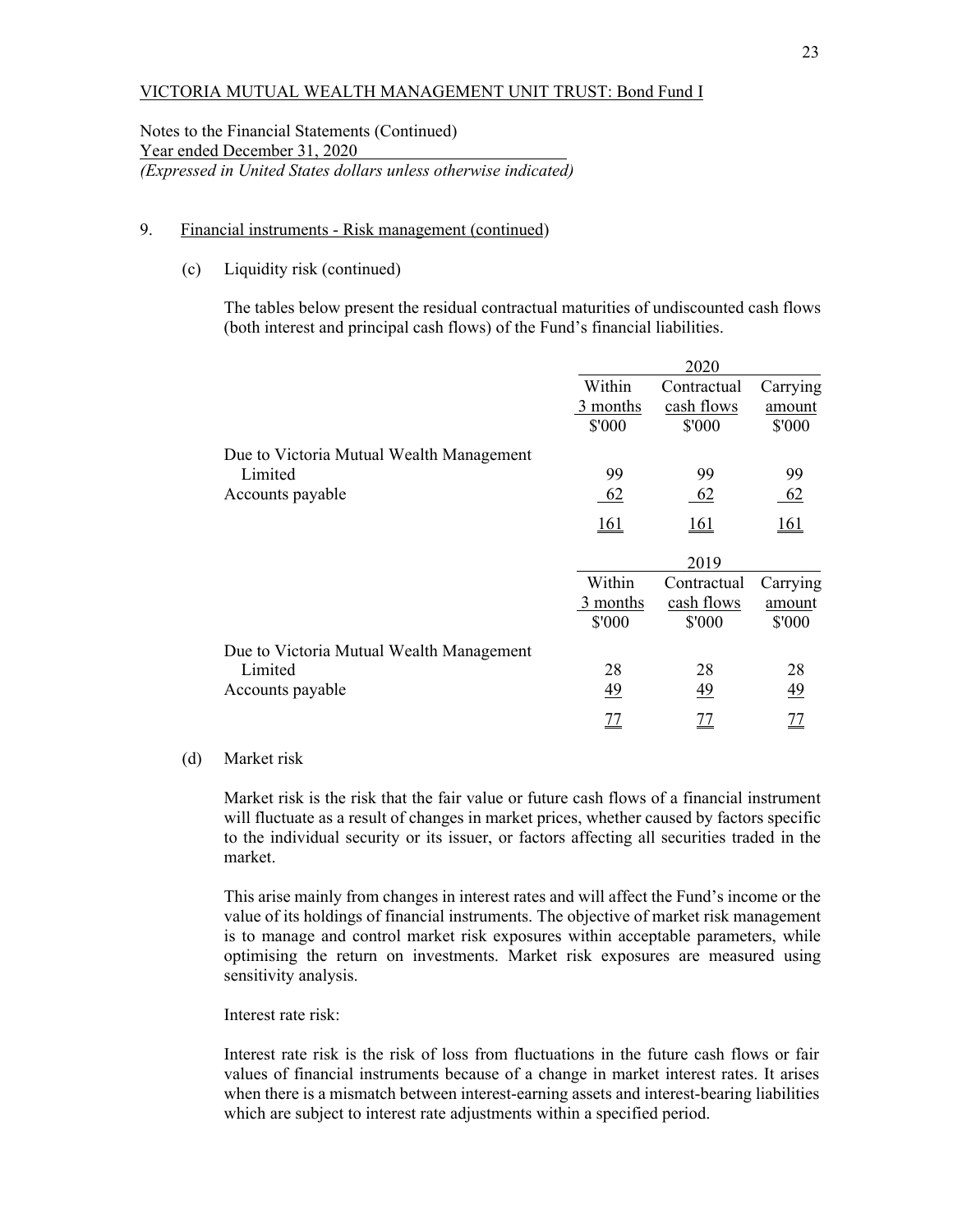Notes to the Financial Statements (Continued) Year ended December 31, 2020 *(Expressed in United States dollars unless otherwise indicated)* 

## 9. Financial instruments - Risk management (continued)

(d) Market risk (continued)

It can be reflected as a loss of future net interest income and/or a loss of current market values. The Fund is exposed to interest rate risk on its investment portfolios.

At the reporting date, the interest profile of the interest-bearing financial instruments was:

|                                  | 2020<br>$$^{\circ}000$ | 2019<br>\$'000 |
|----------------------------------|------------------------|----------------|
| Fixed rate financial instruments | 7.944                  | 7,724          |
| Resale agreements                | 4.171                  | 3,188          |

#### *Fair value sensitivity analysis for fixed rate instruments*

An increase or decrease of basis points in interest rates at the reporting date would have an (adverse)/positive impact as follows:

|                  | 2020               |                    | 2019               |                    |
|------------------|--------------------|--------------------|--------------------|--------------------|
|                  | 100bps             | 100bps             | 100bps             | 100bps             |
|                  | Increase<br>\$'000 | Decrease<br>\$'000 | Increase<br>\$'000 | Decrease<br>\$'000 |
| Effect on profit | 187                | <u> 196</u>        | (244)              | 268                |

There has been no change during the year in the nature of the market risks to which the Fund is exposed or the way in which it measures and manages these risks.

(e) Management of Unit Holders' Funds

The Fund Manager's objectives when managing the Fund are to safeguard the Fund's ability to continue as a going concern in order to provide optimum returns on funds under management. The Board of Directors and responsible senior management of the Fund Manager monitor the return on the funds under management.

The objective is to maintain a strong fund base so as to sustain future growth. The Fund is not exposed to any externally imposed capital requirements.

#### 10. Fair value of financial instruments

Financial instruments that are measured at fair value are grouped into levels based on the degree to which the fair value inputs are observable or unobservable as follows:

Level 1 – includes quoted prices (unadjusted) in active markets for identical assets or liabilities.

Level 2 – includes inputs other than quoted prices included within Level 1 that are observable for the asset or liability, either directly (i.e. as prices) or indirectly (i.e. derived from prices).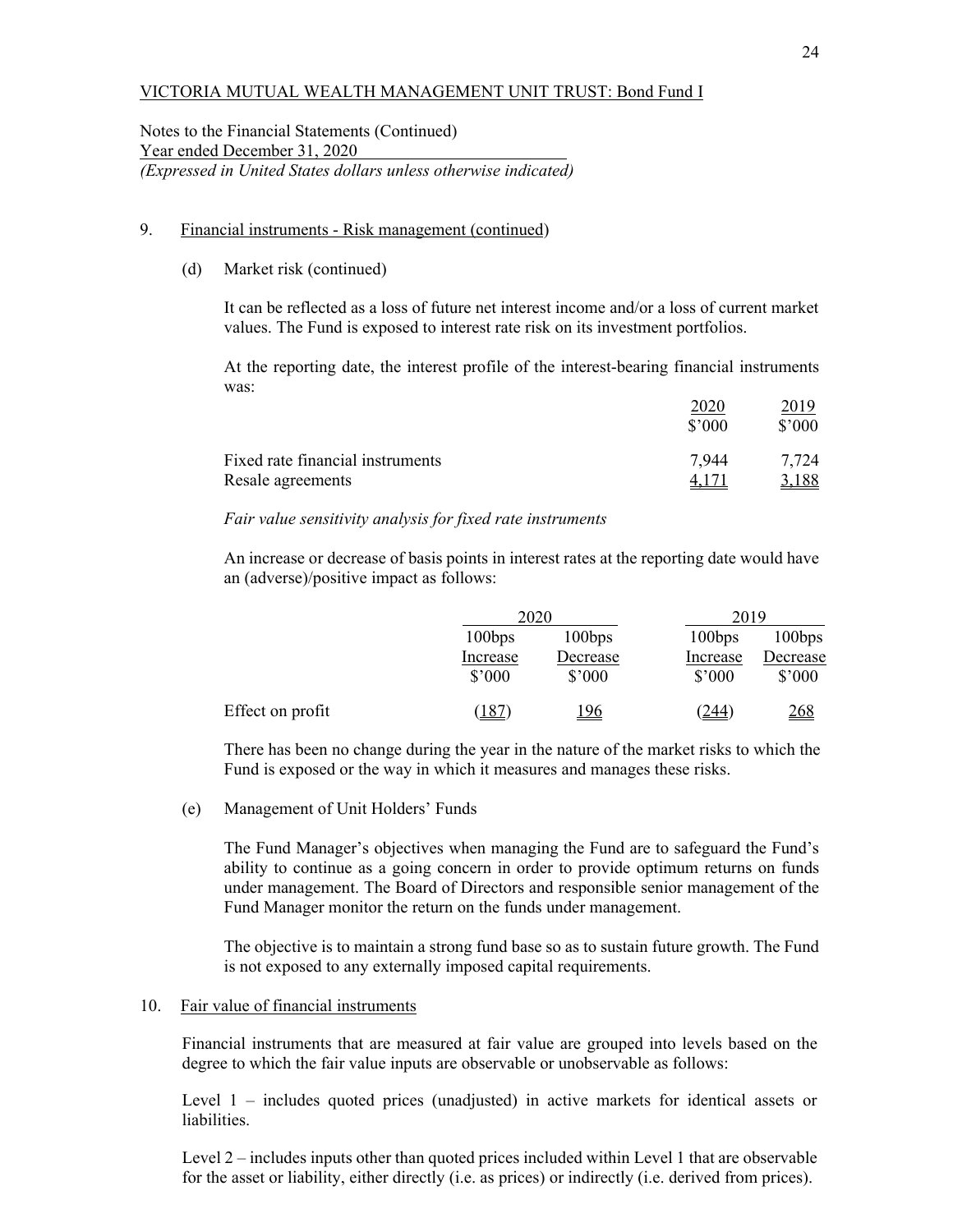Notes to the Financial Statements (Continued) Year ended December 31, 2020 *(Expressed in United States dollars unless otherwise indicated)* 

## 10. Fair value of financial instruments (continued)

Level 3 – includes inputs for the asset or liability that are not based on observable market data (unobservable inputs).

### **Valuation techniques and significant unobservable inputs:**

The following table shows the valuation technique used in measuring fair value of assets in level 2 of the fair value hierarchy, as well as the significant unobservable inputs used.

| <b>Type</b>                                                                                                                                                                              | <b>Valuation technique</b>                                                                                                                                                             | Significant<br>unobservable<br>inputs | Inter-<br>relationship<br>between<br>significant<br>unobservable<br>inputs and<br>fair value<br>measurement |
|------------------------------------------------------------------------------------------------------------------------------------------------------------------------------------------|----------------------------------------------------------------------------------------------------------------------------------------------------------------------------------------|---------------------------------------|-------------------------------------------------------------------------------------------------------------|
| United<br><b>States</b><br>Dollar<br>denominated Government<br>of<br>Jamaica<br>securities,<br>Bank of<br>Jamaica<br>securities, Foreign<br>Government securities<br>and Corporate bonds | Obtain bid price<br>$\bullet$<br>provided<br>by<br>a<br>recognised<br>broker/dealer,<br>namely,<br>Oppenheimer<br>Apply price to<br>$\bullet$<br>estimate fair value                   | Not applicable                        | Not applicable                                                                                              |
| Jamaica<br>Dollar<br>denominated<br>securities<br>issued or guaranteed by<br>Government of Jamaica<br>and Bank of Jamaica                                                                | Obtain bid price<br>provided<br>by<br>a<br>recognised pricing<br>source (which uses<br>Jamaica-market-<br>supplied indicative<br>bids)<br>Apply<br>price<br>to<br>estimate fair value. |                                       |                                                                                                             |

At the reporting date, fair value of investment securities was determined as level 2 in the fair value hierarchy.

Financial assets and liabilities for which fair value for which fair values are not disclosed are short-term in nature and fair value approximates to carrying amounts. These are included in level 2 fair value hierarchy.

#### 11. Value per unit

 The value per unit is computed by dividing the value of the Unit Holders' Funds by the number of units in issue as at December 31.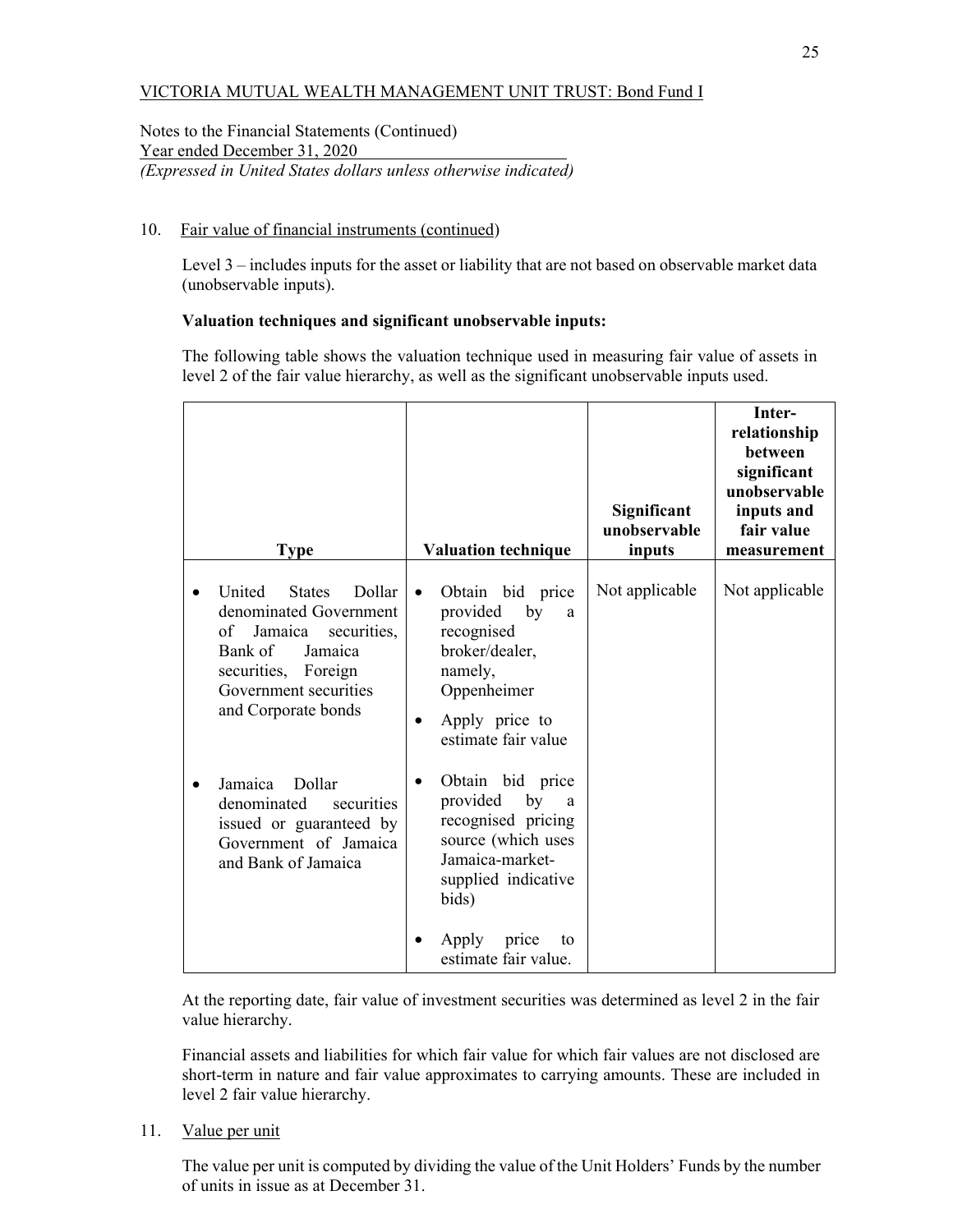Notes to the Financial Statements (Continued) Year ended December 31, 2020 *(Expressed in United States dollars unless otherwise indicated)* 

## 12. Related parties

A related party is a person or entity that is related to the entity that is preparing its financial statements (referred to in IAS 24, *Related Party Disclosures* as the "reporting entity").

- (a) A person or a close member of that person's family is related to a reporting entity if that person:
	- (i) Has control or joint control over the reporting entity;
	- (ii) Has significant influence over the reporting entity; or
	- (iii) Is a member of the key management personnel of the reporting entity or of a parent of the reporting entity.
- (b) An entity is related to a reporting entity if any of the following conditions apply:
	- (i) The entity and the reporting entity are members of the same group (which means that each parent, subsidiary and fellow subsidiary is related to the others);
	- (ii) One entity is an associate or joint venture of the other entity (or an associate or joint venture of a member of a group of which the other entity is a member);
	- (iii) Both entities are joint ventures of the same third party;
	- (iv) One entity is a joint venture of a third entity and the other entity is an associate of the third entity;
	- (v) The entity is a post-employment benefit plan for the benefit of employees of either the reporting entity or an entity related to the reporting entity. If the reporting entity is itself such a plan, the sponsoring employers are also related to the reporting entity;
	- (vi) The entity is controlled, or jointly controlled by a person identified in (a); or
	- (vii) A person identified in (a)(i) has significant influence over the entity or is a member of the key management personnel of the entity (or of a parent of the entity).
	- (viii) The entity or any member of a group of which it is a part, provides key management services to the entity.

A related party transaction is a transfer of resources, services or obligations between related parties, regardless of whether a price is charged. The Fund's key related party relationships are with:

- Victoria Mutual Wealth Management Limited (Fund Manager) and its ultimate parent, The Victoria Mutual Building Society; and
- Other funds under the Victoria Mutual Wealth Management Unit Trust.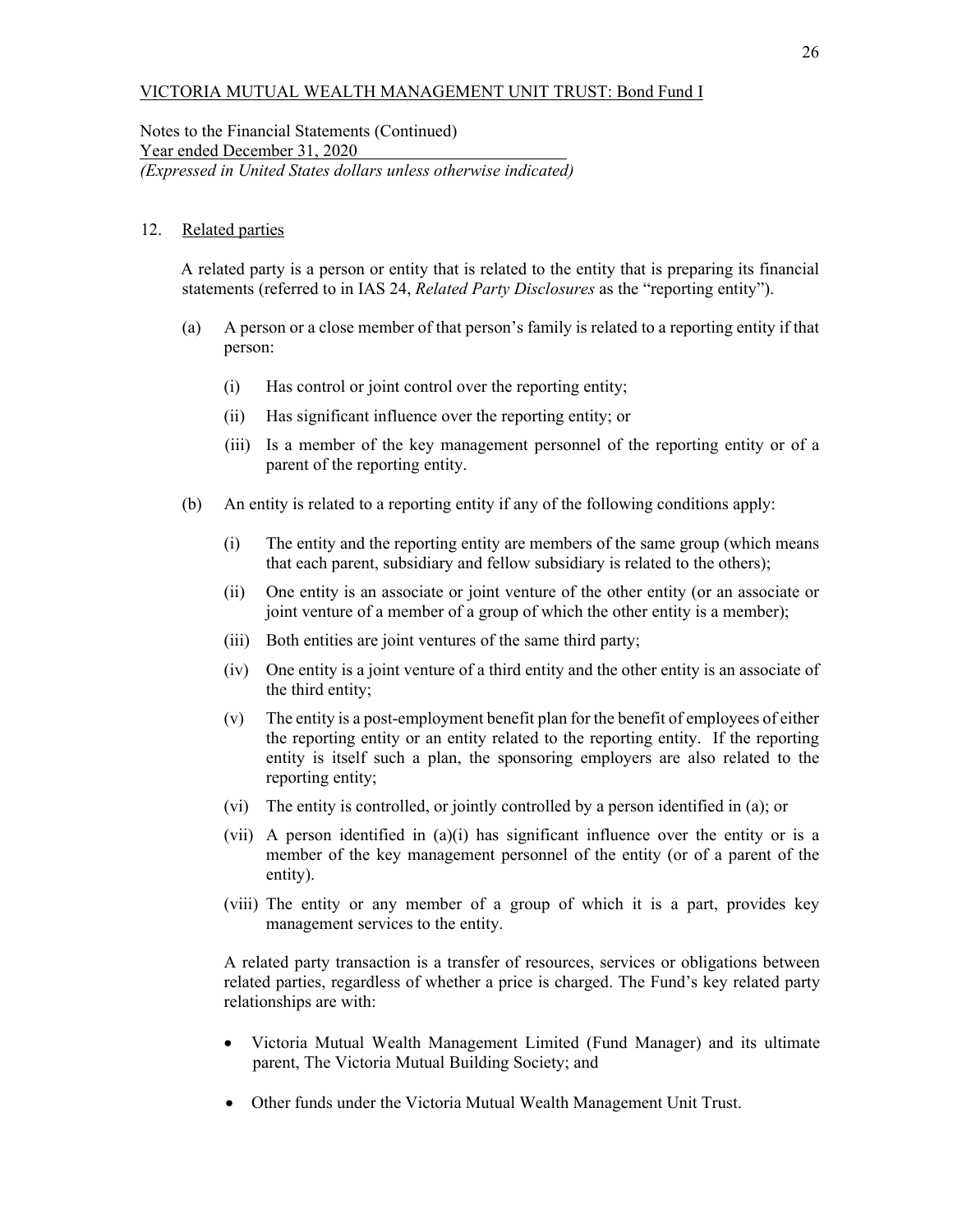Notes to the Financial Statements (Continued) Year ended December 31, 2020 *(Expressed in United States dollars unless otherwise indicated)* 

### 12. Related parties (continued)

(c) The statement of financial position includes related party balances, arising in the ordinary course of business as follows: 2020 2019

|      |                                            | \$2000 | $$^{\prime}000$ |
|------|--------------------------------------------|--------|-----------------|
| (1)  | Victoria Mutual Wealth Management Limited: |        |                 |
|      | Accounts payable                           | 99)    | - 28)           |
|      | Resale agreements                          | 4,171  | 3,188           |
| (11) | The Victoria Mutual Building Society:      |        |                 |
|      | Cash and cash equivalents                  |        |                 |

Resale agreements and cash and cash equivalents are deemed to have low credit risk. Resale agreements are due on the contractual agreement date at the agreed interest rate and is secured. Accounts payable has arisen only in the normal course of business.

 (d) The statement of profit or loss and other comprehensive income includes the following expense incurred in transactions with related parties in the ordinary course of business:

|                                            | 2020<br>\$3000 | <u>2019</u><br>\$'000 |
|--------------------------------------------|----------------|-----------------------|
| Victoria Mutual Wealth Management Limited: |                |                       |
| Registrar fees                             | 29             |                       |
| Management fees                            | <u> 121</u>    | 104                   |

(e) The following related parties are Unit Holders as at December 31 with balances as shown:

|                                              | 2020           | 2019           |
|----------------------------------------------|----------------|----------------|
|                                              | \$2000         | $$^{\circ}000$ |
| Key management personnel of the Fund Manager |                |                |
| and its ultimate parent                      | $\frac{19}{2}$ | $\frac{36}{1}$ |

#### 13. Impact of COVID-19

The World Health Organization declared the novel Coronavirus (COVID-19) outbreak a pandemic on March 11, 2020 and the Government of Jamaica declared the island a disaster area on March 13, 2020. The pandemic and the measures to control its human impact have resulted in disruptions to economic activity, business operations and asset prices. In response to the pandemic, Management has adopted several measures specifically around financial risk management. These measures include:

(i) Creation of a cross-functional COVID-19 Response Team that focuses on mitigating Occupational Health and Safety, Marketing and Sales, Supply Chain Monitoring and Communications risks, as well as reducing the financial impact of the coronavirus on operations. The COVID-19 Response Team meets weekly to discuss strategies and plans for managing the liquidity and the capital needs of the Fund during the pandemic.